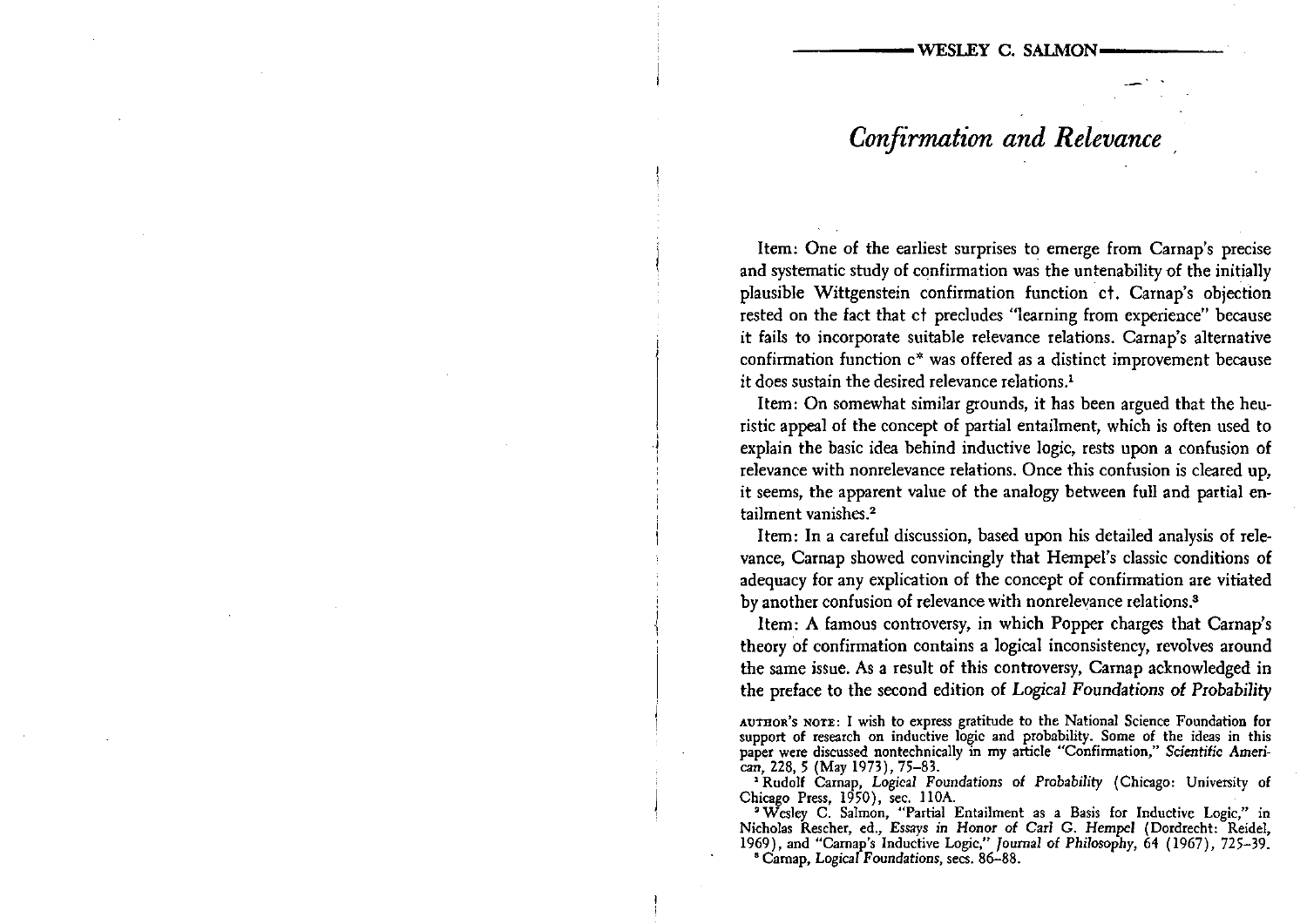### *Wesley* C. *Salmon*

that the first edition had been unclear with regard to this very distinction between relevance and nonrelevance concepts.<sup>4</sup>

Item: A new account of statistical explanation, based upon relations of relevance, has recently been proposed as an improvement over Hempel's well-known account, which is based upon relations of high degree of confirmation.<sup>5</sup>

Item: The problem of whether inductive logic can embody rules of  $acceptance - i.e., whether there are such things as inductive inferences in$ the usual sense - has been a source of deep concern to inductive logicians since the publication of Carnap's Logical Foundations of *Probability* (1950). Risto Hilpinen has proposed a rule of inductive inference which, he claims, avoids the "lottery paradox," thus overcoming the chief obstacle to the admission of rules of acceptance. Hilpinen's rule achieves this feat by incorporating a suitable combination of relevance and high confirmation requirements.<sup>6</sup>

The foregoing enumeration of issues is designed to show the crucial importance of the relations between confirmation and relevance. Yet, in spite of the fact that many important technical results have been available at least since the publication of Carnap's *Logical* Foundations of Probability in 1950, it seems to me that their consequences for the concept of confirmation have not been widely acknowledged or appreciated. In the first three sections of this paper, I shall summarize some of the most important facts, mainly to make them available in a single concise and relatively nontechnical presentation. All the material of these sections is taken from the published literature, much of it from the latter chapters of Carnap's book. In section 4, in response to questions raised by Adolf Grünbaum,<sup>7</sup> I shall apply some of these considerations to the Duhemian problems, where, to the best of my knowledge, they have not previously been brought to bear. In section 5, I shall attempt to pinpoint the source of some apparent difficulties with relevance concepts, and in the final section, I shall try to draw some morals from these results. All in all, I believe that many of the facts are shocking and counterintuitive

**• Karl R. Popper,** *The Logic,* **of** Scientjf~c *Discovery* **(New York: Basic Books, 1**959), appendix 9; Carnap, *Logical Foundations*, preface to the 2nd ed., 1962.

**<sup>6</sup> Wesley C. Salmon,** *Statistical Explanation* **and** *StatistIcal* **Relevance (Pittsburgh:** in all, I believe that many of the facts are shocking and counterintuitive<br>
\* Karl R. Popper, The Logic of Scientific Discovery (New York: Basic Books,<br>
1959), appendix 9; Camap, Logical Foundations, preface to the 2nd ed.

<sup>*e*</sup> Risto Hilpinen, Rules of Acceptance and Inductive Logic, in Acta Philosophica Fennica, XXII (Amsterdam: North-Holland, 1968).

**<sup>1</sup> In private conversation. At the same time he reported that much of hIS stimulus for raising these questions resulted from discussions with Professor Laurens Laudan.**

and that they have considerable bearing upon current ideas about confirmation.

# 1. Carnap and Hempel

As Carnap pointed out in Logical *Foundations* of Probability, the concept of confirmation is radically ambiguous. If we say, for example, that the special theory of relativity has been confirmed by experimental evidence, we might have either of two quite distinct meanings in mind. On the one hand, we may intend to say that the special theory has become an accepted part of scientific knowledge and that it is very nearly certain in the light of its supporting evidence. If we admit that scientific hypotheses can have numerical degrees of confirmation, the sentence, on this construal, says that the degree of confirmation of the special theory on the available evidence is high. On the other hand, the same sentence might be used to make a very different statement. It may be taken to mean that some particular evidence  $-e.g.,$  observations on the lifetimes of mesons - renders the special theory more acceptable or better founded than it was in the absence of this evidence. If numerical degrees of confirmation are again admitted, this latter construal of the sentence amounts to the claim that the special theory has a higher degree of confirmation on the basis of the new evidence than it had on the basis of the previous evidence alone.

The discrepancy between these two meanings is made obvious by the fact that a hypothesis h, which has a rather low degree of confirmation on prior evidence e, may have its degree of confirmation raised by an item of positive evidence i without attaining a high degree of confirmation on the augmented body of evidence e.i. In other words, a hypothesis may be confirmed (in the second sense) without being confirmed (in the first sense). Of course, we may believe that hypotheses can achieve high degrees of confirmation by the accumulation of many positive instances, but that is an entirely different matter. It is initially conceivable that a hypothesis with a low degree of confirmation might have its degree of confirmation increased repeatedly by positive instances, but in such a way that the confirmation approaches  $\frac{1}{4}$  (say) rather than 1. Thus, it may be possible for hypotheses to be repeatedly confirmed (in the second sense) without ever getting confirmed (in the first sense). It can also work the other way. A hypothesis h that already has a high degree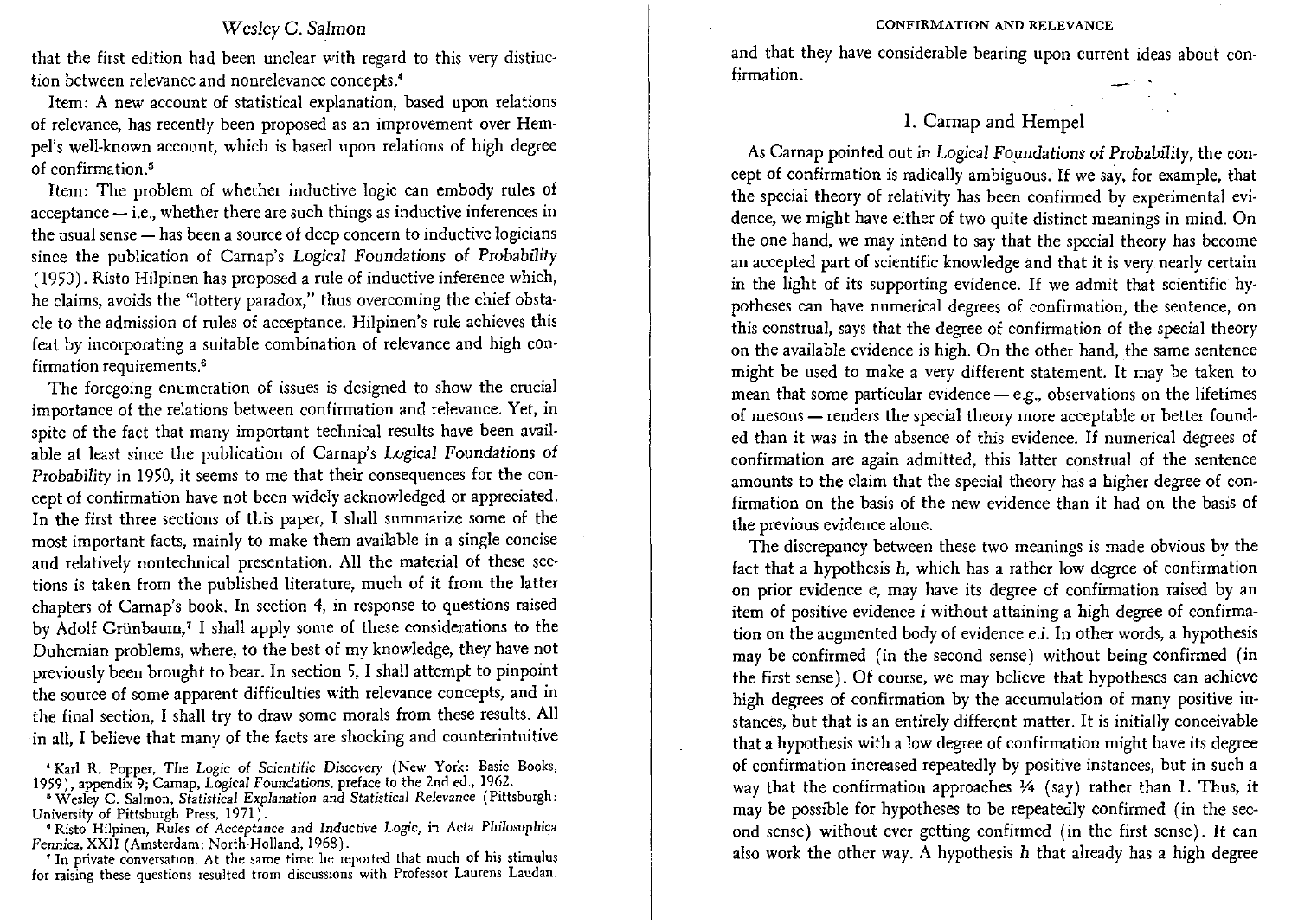#### Wesley C. Salmon

of confirmation on evidence e may still have a high degree of confirmation on evidence e.i., even though the addition of evidence i does not raise the degree of confirmation of h. In this case, h is confinned (in the first sense) without being confirmed (in the second sense) on the basis of additional evidence i.

If we continue to speak in terms of numerical degrees of confirmation, as I shall do throughout this paper, we can fonnulate the distinction between these two senses of the term "confinn" clearly and concisely. For uniformity of formulation, let us assume some background evidence  $e$  (which may, upon occasion, be the tautological evidence t) as well as some additional evidence i On the basis of which degrees of confirmation are to be assessed. We can define "confirm" in the first (absolute; nonrelevance) sense as follows:

Dl. Hypothesis *h* is confirmed (in the absolute sense) by evidence

i in the presence of background evidence  $e = \frac{d}{dt} c(h,e,i) > b$ , where b is some chosen number, presumably close to I.

This concept is absolute in that it makes no reference to the degree of confirmation of *h* on any other body of evidence.<sup>8</sup> The second (relevance) sense of "confirm" can be defined as follows:

D2. Hypothesis *h* is confirmed (in the relevance sense) by evidence i in the presence of background evidence  $e =_{at} c(h,e,i)$  $c(h,e)$ .

This is a relevance concept because it embodies a relation of change in degree of confirmation. Indeed, Carnap's main discussion of this distinction follows his technical treatment of relevance relations, and the second concept of confinnation is explicitly recognized as being identical with the concept of positive relevance.<sup>9</sup>

It is in this context that Carnap offers a detailed critical discussion of Hempel's criteria of adequacy for an explication of confirmation.<sup>10</sup> Car-

**eThe term "absolute probability" is sometimes used to refer to probabilities that are not relative or conditional. E.g., Camap's null confirmation co(h) is an absolute probability, as contrasted with c(h,e) in which the degree of confirmation of** *h* **is relative to, or conditional upon, e. The distinction I am making between the concepts defined in Dl and D2 is quite different. It is a distinction between two different types of confirmation, where one is a conditional probability and the other is a relevance relation defined in terms of conditional probabilities. In this paper, I shall not use the concept of absolute probability at all; in place of null confirmation I shan always use the confirmation** *c(h,t)* **on tautological evidence, which is equivalent to the null confirmation, but which is a conditional or relative probability.**

**Ii Camap,** *Logical Foundations,* **sec. 86.**

**<sup>10</sup> These conditions of adequacy are presented in Carl G. Hempel, "Studies in the**

nap shows conclusively, I believe, that Hempel has conflated the two concepts of confirmation, with the result that he has adopted an indefensible set of conditions of adequacy. As Carnap says, he is dealing with two explicanda, not with a single unambiguous one. The incipient confusion is signaled by his characterization of

the quest for general objective criteria determining  $(A)$  whether, and if possible  $-$  even  $(B)$  to what degree, a hypothesis  $h$  may be said to be corroborated by <sup>a</sup> given body of evidence e.... The two parts of this ... problem can be related in somewhat more precise terms as follows:

 $(A)$  To give precise definitions of the two nonquantitative relational concepts of confirmation and disconfirmation; i.e. to define the meaning of the phrases 'e confirms h' and 'e disconfirms h'. (When e neither confirms nor disconfirms h, we shall say that e is neutral, or irrelevant, with respect to h.)

(B) (I) To lay down criteria defining a metrical concept "degree of confirmation of *h* with respect to e," whose values are real numbers . . .<sup>11</sup>

The parenthetical remark under (A) makes it particularly clear that a relevance concept of confirmation is involved there, while a nonrelevance concept of confirmation is obviously involved in (B).

The difficulties start to show up when Hempel begins laying down conditions of adequacy for the concept of confirmation  $(A)$  (as opposed to degree of confirmation (B)). According to the very first condition "entailment is a special case of confirmation." This condition states:

H-8.l Entailment Condition. Any sentence which is entailed by an observation report is confinned by it,12

If we are concerned with the absolute concept of confirmation, this condition is impeccable, for  $c(h,e) = 1$  if e entails h. It is not acceptable, however, as a criterion of adequacy for a relevance concept of confirmation. For suppose our hypothesis *h* is " $(\exists x)$  Fx" while evidence e is "Fa" and evidence i is *"Fb."* In this case, i entails *h,* but i does not confirm h in the relevance sense, for  $c(h,e,i) = 1 = c(h,e)$ .

Carnap offers further arguments to show that the following condition has a similar defect:

Logic of Confirmation," Mind, 54 (1945), 1-26,97-121. Reprinted. with a 1964 **postscript, in Carl G. Hempel,** *Aspects of* **Scientific Explanation (New York: .Free Press. 1965). Page references in succeeding notes will be to the reprinted version.**

**1.1 Hempel,** *Aspects* **of Scientific Explanation, p. 6. Hempel's capital letters "H" and "E" have been changed to lowercase for uniformity with Camap's notation.**

**<sup>U</sup>** *Ibid.,* **p. 31. Following Camap, an "H" is attached to the numbers of Hempel's conditions.**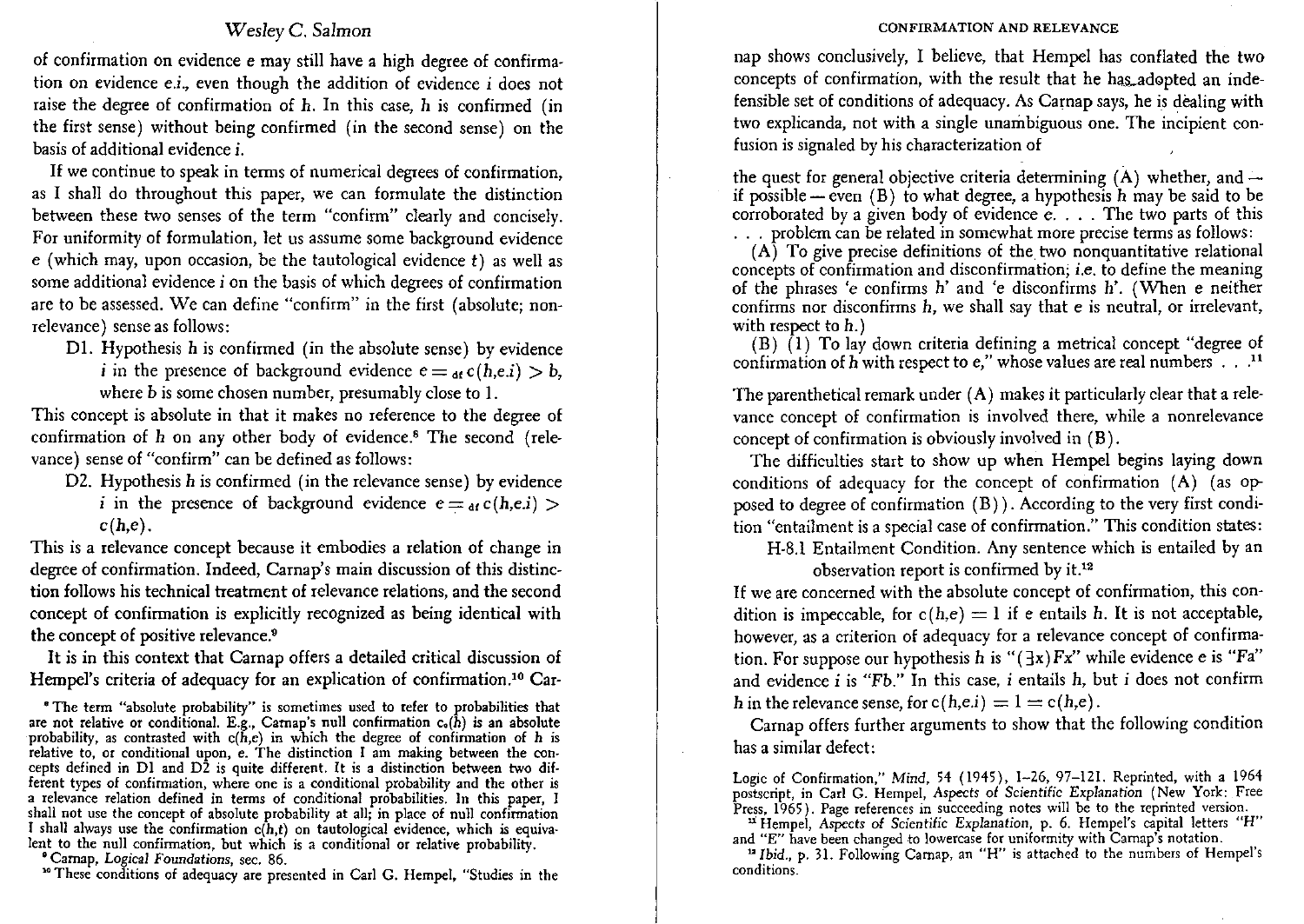H-8.3 Consistency Condition. Every logically consistent observation report is logically compatible with the class of all the hypothe**ses which it confirms,13**

This condition, like the entailment condition, is suitable for the absolute concept of confirmation, but not for the relevance concept. For, although no two incompatible hypotheses can have high degrees of confirmation on the same body of evidence, an observation report can be positively relevant to a number of different and incompatible hypotheses, provided that none of them has too high a prior degree of confirmation on the background evidence e. This happens typically when a given observation is compatible with a number of incompatible hypotheses - when, for example, a given bit of quantitative data fits several possible curves.

The remaining condition Hempel wished to adopt is as follows:

H-8.2 Consequence Condition. If an observation report confirms every one of a class  $k$  of sentences, then it also confirms any sentence which is a logical consequence of k.<sup>14</sup>

It will suffice to look at two conditions that follow from it: <sup>15</sup>

- H-8.21 Special Consequence Condition. If an observation report confirms a hypothesis h, then it also confirms every consequence of h.
- H-8.22 Equivalence Condition. If an observation report confirms a hypothesis h, then it also confirms every hypothesis that is logically equivalent with h.

The equivalence condition must hold for both concepts of confirmation. Within the formal calculus of probability (which Carnap's concept of degree of confirmation satisfies) we can show that, if h is equivalent to h', then  $c(h,e) = c(h',e)$ , for any evidence e whatever. Thus, if h has a high degree of confirmation on  $e.i$ ,  $h'$  does also. Likewise, if  $i$  increases the degree of confirmation of h, it will also increase the degree of confirmation of h'.

The special consequence condition is easily shown to be valid for the nonrelevance concept of confirmation. If h entails k, then  $c(k,e) \geq c(h,e)$ ; hence, if  $c(h,e,i) > b$ , then  $c(k,e,i) > b$ . But here, I think, our intuitions mislead us most seductively. It turns out, as Carnap has shown with great clarity, that the special consequence condition fails for the

relevance concept of confirmation. It is entirely possible for i to be positively relevant to h without being positively relevant to-some logical consequence k. We shall return in section 3 to a more detailed discussion of this fact.

The net result of the confusion of the two different concepts is that obviously correct statements about confirmation relations of one type are laid down as conditions of adequacy for explications of concepts of the other type, where, upon examination, they turn out to be clearly unsatisfactory. Carnap showed how the entailment condition could be modified to make it acceptable as a condition of adequacy.<sup>16</sup> As long as we are dealing with the relevance concept of confirmation, it looks as if the consistency condition should simply be abandoned. The equivalence condition appears to be acceptable as it stands. The special consequence condition, surprisingly enough, cannot be retained.

Hempel tried to lay down conditions for a nonquantitative concept of confirmation, and we have seen some of the troubles he encountered. After careful investigation of this problem, Carnap came to the conclusion that it is best to establish a quantitative concept of degree of confirmation and then to make the definition of the two nonquantitative concepts dependent upon it, as we have done in D1 and D2 above.<sup>17</sup> Given a quantitative concept and the two definitions, there is no need for conditions of adequacy like those advanced by Hempel. The nonquantitative concepts of confirmation are fully determined by those definitions, but we may, if we wish, see what general conditions such as H-8.!, H-8.2, H-8.21, H-8.22, H-8.3 are satisfied. In a 1964 postcript to the earlier article, Hempel expresses general agreement with this approach of Carnap.<sup>18</sup> Yet, he does so with such equanimity that I wonder whether he, as well as many others, recognize the profound and farreaching consequences of the fact that the relevance concept of confirmation fails to satisfy the special consequence condition and other closely related conditions (which will be discussed in section 3).

# 2. Carnap and Popper

Once the fundamental ambiguity of the term "confirm" has been pOinted out, we might suppose that reasonably well-informed authors

- **1e Carnap. Logical Foundations, p. 473.**
- " Ibid., p. 467.
- **<sup>19</sup> Hempel,** *Aspects* **of Scientific** *Explanation,* **p. 50.**

**<sup>13</sup> Ibid., p. 33.** " Ibid., p. 31. **<sup>15</sup>** *Ibid.*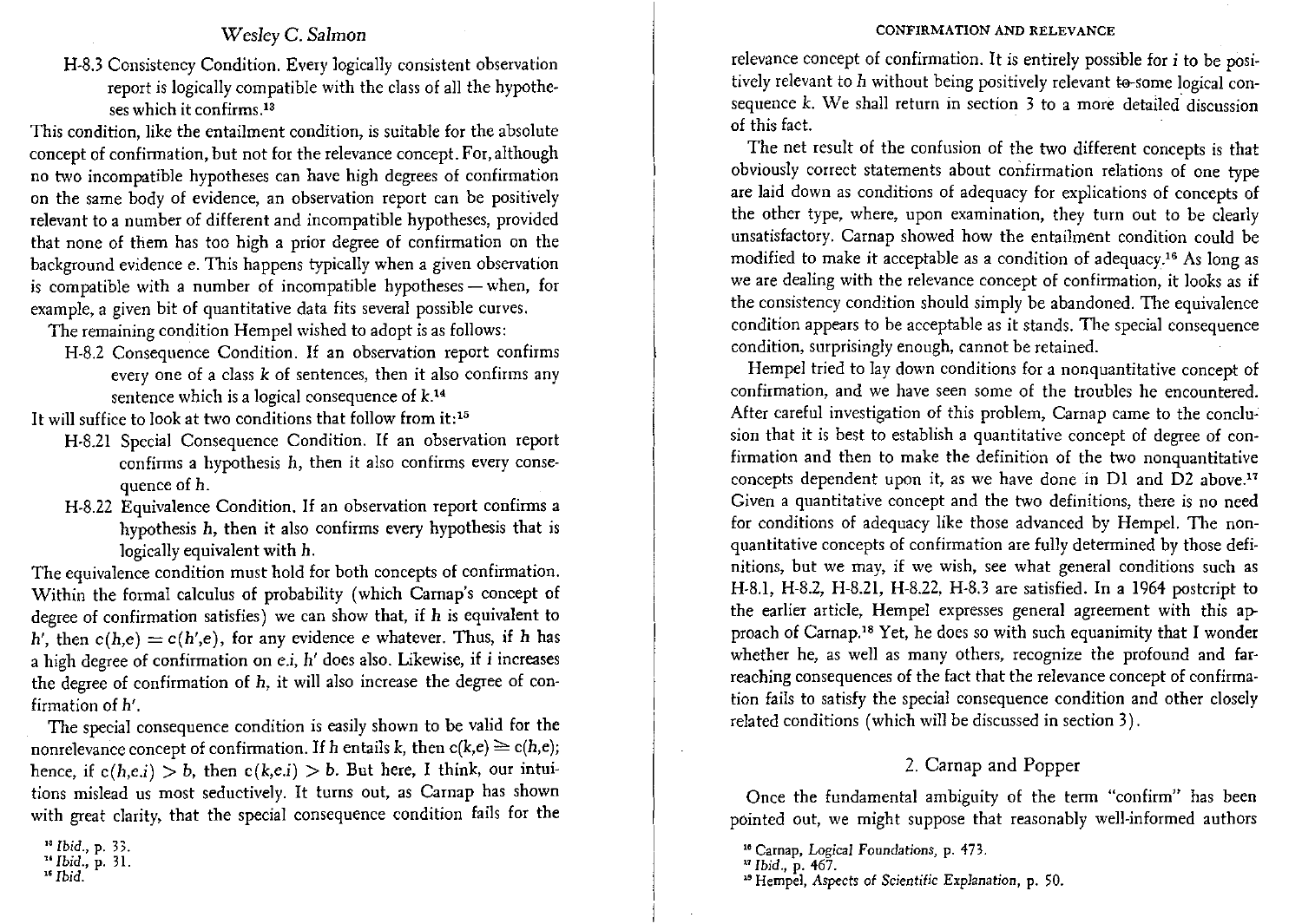### *Wesley* C. *Salmon*

could easily avoid confusing the two senses. Ironically, even Carnap himself did not remain entirely free from this fault. In the preface to the second edition of *Logical* Foundations *at Probability* (1962), he acknowledges that the first edition was not completely unambiguous. In the new preface, he attempts to straighten out the difficulty.

In the first edition, Carnap had distinguished a triplet of confirmation concepts: <sup>19</sup>

1. Classificatory  $-e$  confirms  $h$ .

2. Comparative - e confirms h more than  $e'$  confirms h'.

3. Quantitative - the degree of confirmation of *h* on e is u

In the second edition, he sees the need for two such triplets of concepts.<sup>20</sup> For this purpose, he begins by distinguishing what he calls "concepts of firmness" and "concepts of increase of firmness." The concept of confirmation we defined above in DI, which was called an "absolute" concept, falls under the heading "concepts of firmness." The concept of confirmation we defined in D2, and called a "relevance" concept, falls under the heading "concepts of increase of firmness." Under each of these headings, Carnap sets out a triplet of classificatory, comparative, and quantitative concepts:

#### I. Three Concepts of Firmness

| I-1, h is firm on the basis of e.                  | $c(h,e) > b$ , where b is |
|----------------------------------------------------|---------------------------|
|                                                    | some fixed number.        |
| I-2. $h$ is firmer on $e$ than is $h'$ on $e'$ .   | c(h,e) > c(h',e').        |
| I-3. The degree of firmness of $h$ on $e$ is $u$ . | $c(h,e) = u.$             |

To deal with the concepts of increase of finnness, Carnap introduces a simple relevance measure  $D(h,i) = a_0 c(h,i) - c(h,t)$ . This is a measure of what might be called "initial relevance," where the tautological evidence t serves as background evidence. The second triplet of concepts is given as follows:

II. Three Concepts of Increase of Firmness

II-1. *h* is made firmer by *i*.  $D(h,i) > 0$ .

II-2. The increase in firmness of *h* due to i is greater than the increase

of firmness of h' due to i'.  $D(h,i) > D(h',i').$ 

**<sup>U</sup> Camap, Logical Foundations, sec. 8.**

**<sup>20</sup> Carnap,** *Logical* **Foundations, 2nd ed., pp. xv-xvi.**

II-3. The amount of increase of firmness of *h* due to *i* is w.

 $-E(h,i) = w$ .

Given the foregoing arrays of concepts, any temptation we might have had to identify the absolute (nonrelevance) concept of confirmation with the original classificatory concept, and to identify the relevance concept of confirmation with the original comparative concept, while distinguishing both from the original quantitative concept of degree of confirmation, can be seen to be quite mistaken. What we defined above in Dl as the absolute concept of confirmation is clearly seen to coincide with Carnap's new classificatory concept I-I, while our relevance concept of confinnation defined in D2 obviously coincides with Carnap's other new classificatory concept II-I. Carnap's familiar concept of degree of confirmation (probability<sub>1</sub>) is obviously his quantitative concept of firmness 1-3, while his new quantitative concept II-3 coincides with the concept of degree of relevance. Although we shall not have much occasion to deal with the comparative concepts, it is perhaps worth mentioning that the new comparative concept II-2 has an important use. When we compare the strengths of different tests of the same hypothesis we frequently have occasion to say that a test that yields evidence *i* is better than a test that yields evidence i'; sometimes, at least, this means that *i* is more relevant to h than is  $i' - i.e.,$  the finding  $i$  would increase the degree of confirmation of h by a greater amount than would the finding *i'.*

**It** is useful to have a more general measure of relevance than the measure D of initial relevance. We therefore define the relevance of evidence *i* to hypothesis h on (in the presence of) background evidence e as follows: $21$ 

D3. R(i,h,e) = c(h,e,i) - c(h,e).

Then we can say:

D4. *i* is positively relevant to h on  $e =_{dt} R(i, h, e) > 0$ . *i* is negatively relevant to h on  $e = \frac{d}{dt}R(i, h, e) < 0$ . *i* is irrelevant to h on  $e =$ <sub>df</sub>  $R(i, h, e) = 0$ .

**<sup>21</sup> Camap introduces the simple initial relevance measure D for temporary heuristic purposes in the preface to the second edition. In ch. 6 he discusses both our relevance measure R and Keynes's relevance quotient c(h,e.i)/c(h,e), but for his own technical purposes he adopts a more complicated relevance measure [(i,h,e). For purposes of this paper, I prefer the simpler and more intuitive measure R, which serves as well as Camap's measure r in the present context. Since this measure differs from that used by Camap in ch. 6 of Logical Foundations, I use a capital "R" to distin· guish it from Carnap's lowercase symbol.**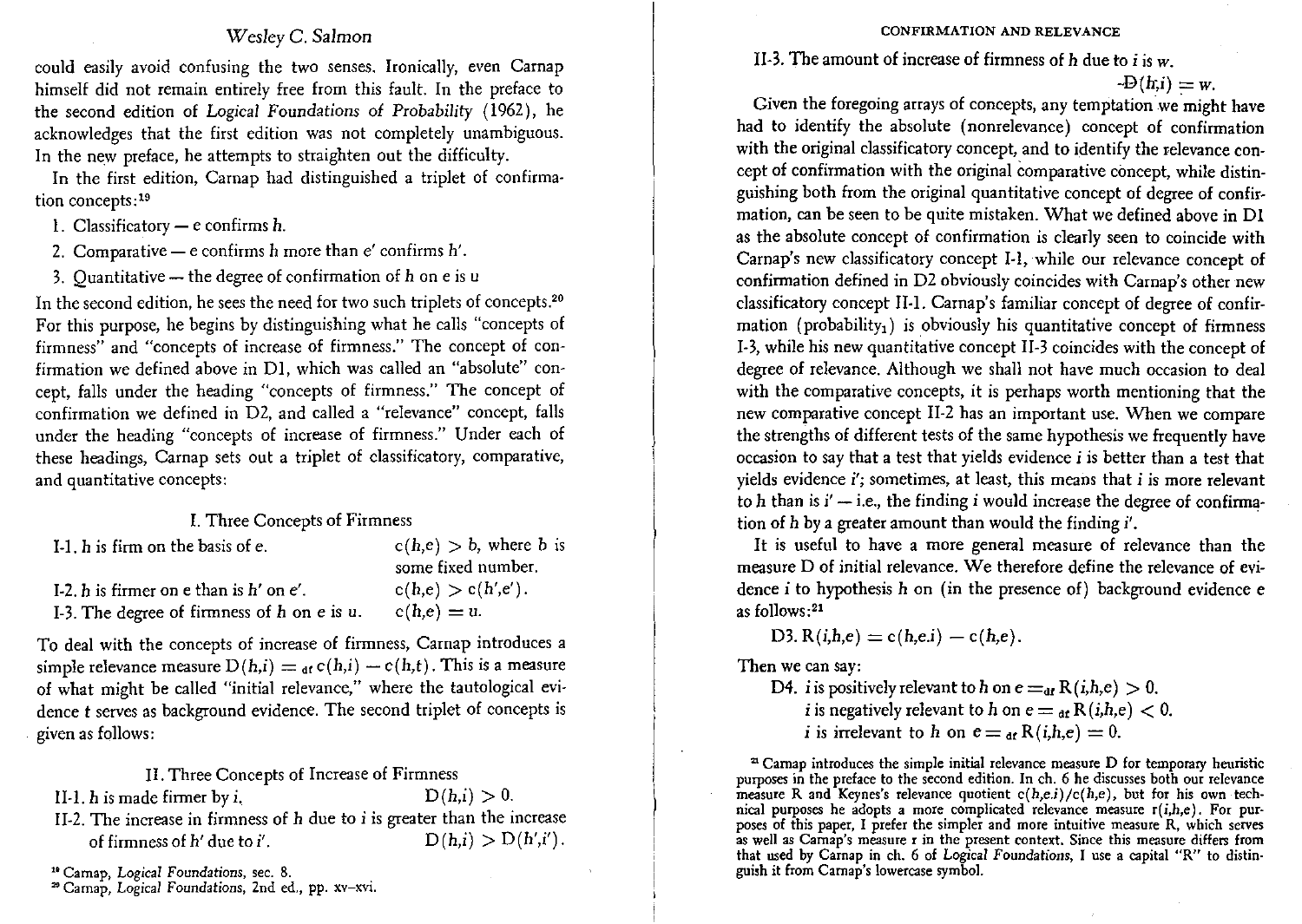### *Wesley* C. *Salmon*

Hence, the classificatory concept of confirmation in the relevance sense can be defined by the condition  $R(i,h,e) > 0$ . Using these relevance concepts, we can define a set of concepts of confirmation in the rele**vance sense as** follow~:

D5. i confirms *h* given  $e =_{at} i$  is positively relevant to *h* on *e*.

*i* disconfirms *h* given  $e =_{dt} i$  is negatively relevant to *h* on *e*.

*i* neither confirms nor disconfirms *h* given  $e =_{dt} i$  is irrelevant to h on e.

Having delineated his two triplets of concepts, Carnap then acknowledges that his original triplet in the first edition was a mixture of concepts of *the* two types; in particular, *he* had adopted the classificatory concept of increase of firmness II-I, along with the comparative and quantitative concepts of firmness 1-2 and 1-3. This fact, plus some misleading informal remarks about these concepts, led to serious confusion.22

As Carnap further acknowledges, Popper called attention to these difficulties, but he fell victim to them as well.23 By equivocating on the admittedly ambiguous concept of confirmation, he claimed to have derived a contradiction within Carnap's formal theory of probability1. He offers the following example:

Consider the next throw with a homogeneous die. Let x be the statement 'six will turn up'; let y be its negation, that is to say, let  $y = \bar{x}$ ; and let z be the information 'an even number will turn up'.

We have the following absolute probabilities:

 $p(x) = 1/6$ ;  $p(y) = 5/6$ ;  $p(z) = 1/2$ .

Moreover, we have the following relative probabilities:

$$
p(x,z) = 1/3
$$
;  $p(y,z) = 2/3$ .

We see that x is supported by the information z, for z raises the probability of x from  $1/6$  to  $2/6 = 1/3$ . We also see that y is undermined by z, for z lowers the probability of y by the same amount from 5/6 to  $4/6 = 2/3$ . Nevertheless, we have  $p(x,z) < p(y,z)$ .<sup>24</sup>

From this example, Popper quite correctly draws the conclusion that there are statements  $x$ ,  $y$ , and  $z$  such that  $z$  confirms  $x$ ,  $z$  disconfirms  $y$ , and y has a higher degree of confirmation on z than x has. As Popper points out quite clearly, this result would be logically inconsistent if we were to take the term "confirm" in its nonrelevance sense. It would be self-contradictory to say,

The degree of confirmation of x on z is high, the degree of confirmation of  $y$  on  $z$  is not high, and the degree of confirmation of  $y$  on  $z$ is higher than the degree of confirmation of  $x$  on  $z$ .

The example, of course, justifies no such statement; there is no way to pick the number b employed by Carnap in his definition of confirmation in the (firmness) sense I-I according 'to which we' could say that the degree of confirmation of  $x$  on  $z$  is greater than  $b$  and the degree of confirmation of y on z is not greater than b. The proper formulation of the situation is:

The evidence  $z$  is positively relevant to  $x$ , the evidence  $z$  is negatively relevant to y, and the degree of confirmation of x on z is less than the degree of confirmation of y on z.

There is nothing even slightly paradoxical about this statement.

Popper's example shows clearly the danger of equivocating between the two concepts of confirmation, but it certainly does not show any inherent defect in Carnap's system of inductive logic, for this system contains both degree of confirmation *c(h,e)* and degree of relevance  $r(i,h,e)$ . The latter is clearly and unambiguously defined in terms of the former, and there are no grounds for confusing them.<sup>25</sup> The example **shows, however, the importance of exercising great care in our use of** English language expressions in talking about these exact concepts.

### 3. The Vagaries of Relevance

It can be soundly urged, I believe, that the verb "to confirm" is used more frequently in its relevance sense than in the absolute sense. When we say that a test confirmed a hypothesis, we would normally be taken to mean that the result was positively relevant to the hypothesis. When we say that positive instances are confirming instances, it seems that we are characterizing confirming evidence as evidence that is positively relevant to the hypothesis in question. If we say that several investigators independently confirmed some hypothesis, it would seem sensible to understand that each of them had found positively relevant evidence. There is no need to belabor this point. Let us simply assert that the **term "confirm" is often used in its relevance sense, and we wish to in**vestigate some of the properties of this concept. In other words, let us **agree for now to use the term "confirm" solely in its relevance sense**

<sup>25</sup> **Camap, Logical Foundations,** *sec.* **67.**

**Zl Carnap, Logical Foundations, 2nd ed., pp. xvii-xix.**

**<sup>2:</sup>l** *Ibid.,* **p.xix, fn.**

**<sup>2(</sup> Popper,** *The Logic* **of** *Scientific Discovery,* **p. 390.**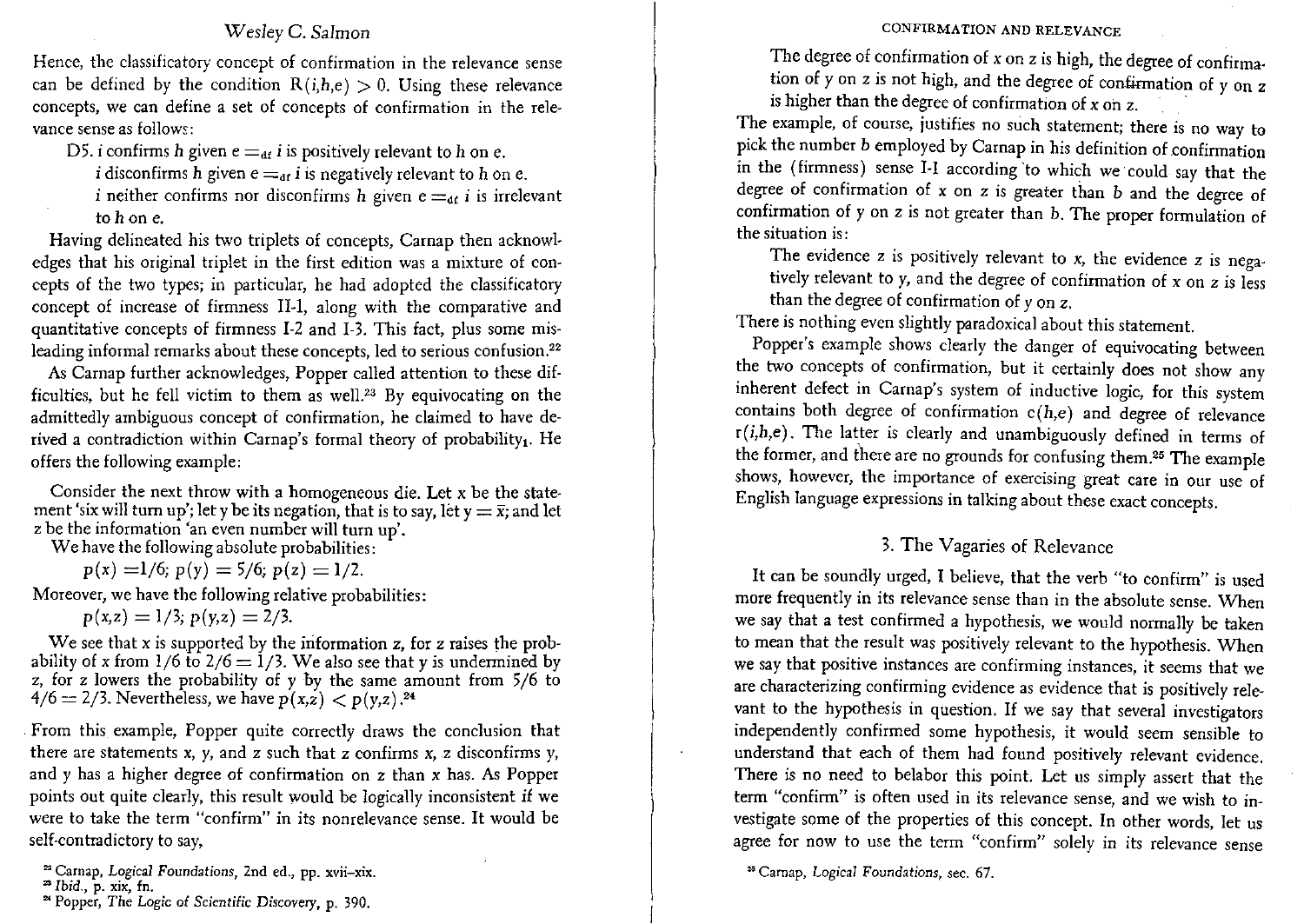(unless some explicit qualification indicates otherwise), and see what we will be committed to.

It would be easy to suppose that, once we are clear on the two senses of the term confirm and once we resolve to use it in only one of these senses in a given context, it would be a simple matter to tidy up our usage enough to avoid such nasty equivocations as we have already discussed. This is not the case, I fear. For, as Carnap has shown by means of simple examples and elegant arguments, the relevance concept of confirmation has some highly counterintuitive properties.

Suppose, for instance, that two scientists are interested in the same hypothesis h, and they go off to their separate laboratories to perform tests of that hypothesis. The tests yield two positive results, *i* and *j*. Each of the evidence statements is positively relevant to *h* in the presence of common background information e. Each scientist happily reports his positive finding to the other. Can they now safely conclude that *the* net result of both tests is a confirmation of *h?* The answer, amazingly, is no! As Carnap has shown, two separate items of evidence can each be positively relevant to a hypothesis, while their conjunction is negative to that very same hypothesis. He offers the following example:<sup>26</sup>

Example 1. Let the prior evidence e contain the following information. Ten chess players participate in a chess tournament in New York City; some of them are local people, some from out of town; some are junior players, some are seniors; some are men (M), some are women (W). Their distribution is known to be as follows:

|                |                                          |  |  |                                                                                                                                                                                                                                               |  | Local players | Out-of-towners |
|----------------|------------------------------------------|--|--|-----------------------------------------------------------------------------------------------------------------------------------------------------------------------------------------------------------------------------------------------|--|---------------|----------------|
| Juniors        | the contract of the contract of the con- |  |  |                                                                                                                                                                                                                                               |  | M, W, W       | M. M           |
| <b>Seniors</b> |                                          |  |  | $\mathbf{r} = \mathbf{r} - \mathbf{r}$ , and the set of the set of the set of the set of the set of the set of the set of the set of the set of the set of the set of the set of the set of the set of the set of the set of the set of the s |  | M. M          | <i>w. w. w</i> |
|                |                                          |  |  |                                                                                                                                                                                                                                               |  | Table 1       |                |

Furthermore, the evidence e is supposed to be such that on its basis each of the ten players has an equal chance of becoming the winner, hence  $1/10$  ... It is assumed that in each case [of evidence that certain players have been eliminated] the remaining players have equal chances of

winning.<br>Let *h* be the hypothesis that a man wins. Let *i* be the evidence that local player wins; let j be the evidence that a junior wins. Using the equiprobability information embodied in the background evidence e, we can read the following values directly from table I:

*" Ibid.,* pp. 382-83. Somewbat paraphrased for brevity.

|  | $c(h,e) = 1/2 \ c(h,e,i) = 3/5 \ R(i,h,e) = 1/10$ |
|--|---------------------------------------------------|
|  | $c(h,e,j) = 3/5$ R(j,h,e) $\implies$ 1/10         |
|  | $c(h,e,i,j) = 1/3$ $R(i,j,h,e) = -1/6$            |

Thus, i and j are each positively relevant to h, while the conjunction i.j is negatively relevant to *h*. In other words, *i* confirms *h* and *j* confirms *h* but *i.j* disconfirms *h*.

The setup of example 1 can be used to show that a given piece of evidence may confirm each of two hypotheses individually, while that same evidence disconfirms their conjunction.<sup>27</sup>

Example 2. Let the evidence e be the same as in example 1. Let *h* be the hypothesis that a local player wins; let k be the hypothesis that a junior wins. Let i be evidence stating that a man wins. The following values can be read directly from table I:

 $c(h,e) = 1/2$   $c(h,e,i) = 3/5$   $R(i,h,e) = 1/10$  $c(k,e) = 1/2$   $c(k,e,i) = 3/5$   $R(i,k,e) = 1/10$  $c(h.k,e) = 3/10 \quad c(h.k,e.i) = 1/5 \quad R(i,h.k,e) = -1/10$ 

Thus, i confirms hand i confirms *k,* but i disconfirms *h.k.*

In the light of this possibility it might transpire that a scientist has evidence that supports *the* hypothesis that there is gravitational attraction between any pair of bodies when at least One is of astronomical dimensions and the hypothesis of gravitational attraction between bodies when both are of terrestrial dimensions, but which disconfirms the law of universal gravitation! In the next section we shall see that this possibility has interesting philosophical consequences.

A further use of the same situation enables us to show that evidence can be positive to each of two hypotheses, and nevertheless negative to their disjunction.<sup>28</sup>

Example 3. Let the evidence e be the same as in example 1. Let *h* be *the* hypothesis that an out-of-towner wins; let *k* be the hypothesis that a senior wins. Let i be evidence stating that a woman wins. The following values can be read directly from table I:

$$
\begin{array}{llll}\n\text{c}(h,e) & = 1/2 & \text{c}(h,e,i) & = 3/5 & \text{R}(i,h,e) & = 1/10 \\
\text{c}(k,e) & = 1/2 & \text{c}(k,e,i) & = 3/5 & \text{R}(i,k,e) & = 1/10 \\
\text{c}(h \lor k,e) & = 7/10 & \text{c}(h \lor k,e,i) & = 3/5 & \text{R}(i,h \lor k,e) & = -1/10\n\end{array}
$$

Thus, i confirms h and i confirms  $k$ , but i nevertheless disconfirms  $h \vee k$ .

```
Ibid., pp. 394-95.
"Ibid., p. 384.
```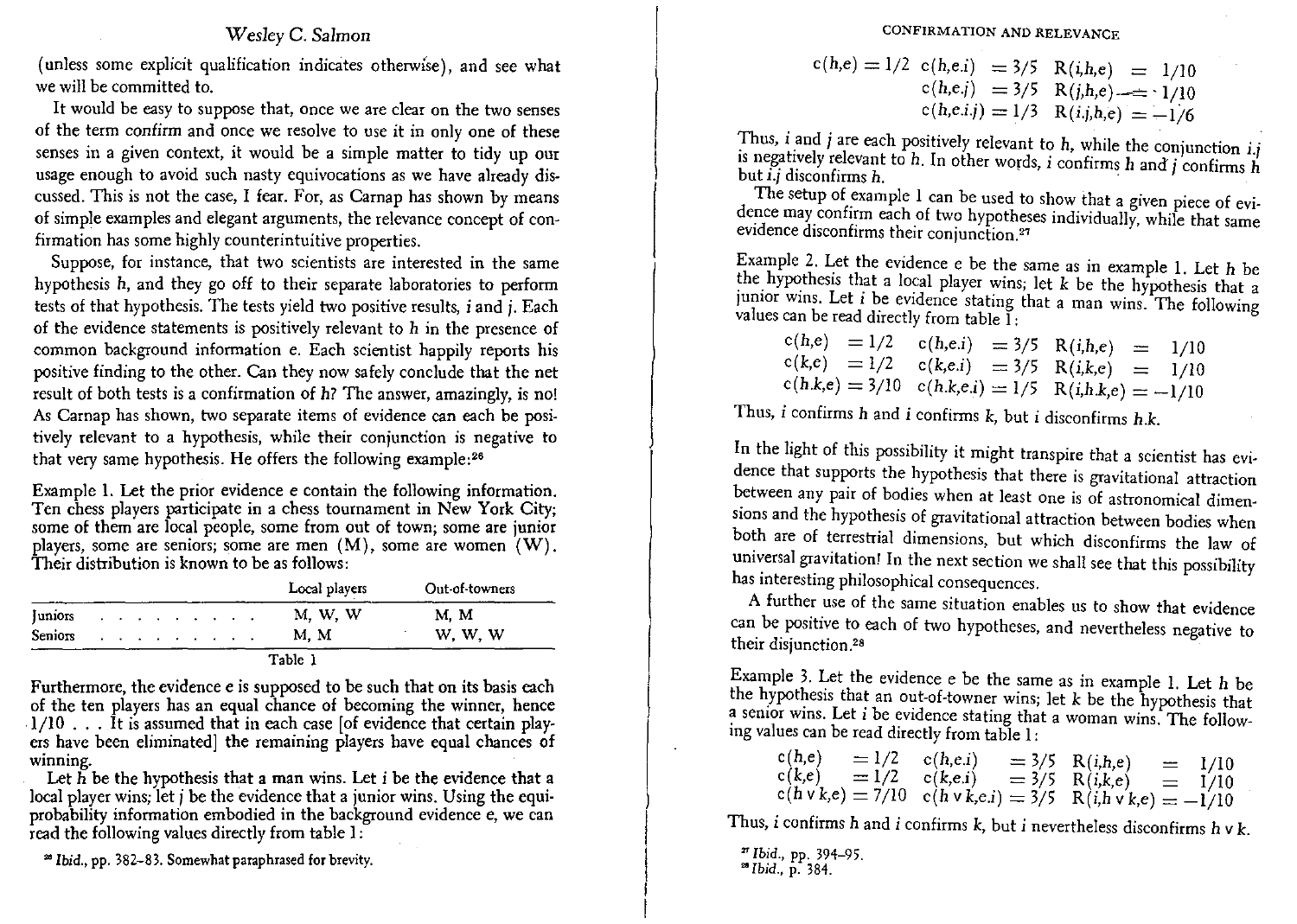Imagine the following situation: <sup>29</sup> a medical researcher finds evidence confirming the hypothesis that Jones is suffering from viral pneumonia and also confirming the hypothesis that Jones is suffering from bacterial  $p$ neumonia  $-$  yet this very same evidence disconfirms the hypothesis that Jones has pneumonia! It is difficult to entertain such a state of affairs, even as an abstract possibility.

These three examples illustrate a few members of a large series of severely counterintuitive situations that can be realized:

- i. Each of two evidence statements may confirm a hypothesis, while their conjunction disconfirms it. (Example I.)
- ii. Each of two evidence statements may confirm a hypothesis, while their disjunction disconfirms it. (Example 2a, Carnap, *Logical* Foundations, p. 384.)
- iii. A piece of evidence may confirm each of two hypotheses, while it disconfirms their conjunction. (Example 2.)
- iv. A piece of evidence may confirm each of two hypotheses, while it disconfirms their disjunction. (Example 3.)

This list may be continued by systematically interchanging positive relevance (confirmation) and negative relevance (disconfirmation) throughout the preceding statements. Moreover, a large number of similar possibilities obtain if irrelevance is combined with positive or negative relevance. Carnap presents a systematic inventory of all of these possible **relevance situations.so**

In section I, we mentioned that Hempel's special consequence condition does not hold for the relevance concept of confirmation. This fact immediately becomes apparent upon examination of statement iv above. Since h entails h v k, and since *i* may confirm h while disconfirming h v k, we have an instance in which evidence confirms a statement but fails to confirm one of its logical consequences. Statement ii, incidentally, shows that the converse consequence condition, which Hempel discusses but does not adopt,<sup>31</sup> also fails for the relevance concept of confirmation. Since h.k entails h, and since *i* may confirm h without confirming h.k, we have an instance in which evidence confirms a hypothesis without confirming at least one statement from which that hypothesis follows. The failure of the special consequence condition and the converse consequence condition appears very mild when compared with the much

#### CONFIRMATION AND RELEVANCE

stronger results i-iv, and analogous ones. While one might, without feeling too queasy, give up the special consequence condition  $-$  the converse consequence condition being unsatisfactory on the basis of much more immediate and obvious considerations - it is much harder to swallow possibilities like i-iv without severe indigestion.

# 4. Duhem and Relevance

According to a crude account of scientific method, the testing of a hypothesis consists in deducing observational consequences and seeing whether or not the facts are as predicted. If the prediction is fulfilled we have a positive instance; if the prediction is false the result is a negative instance. There is a basic asymmetry between verification and falsification. If, from hypothesis h, an observational consequence <sup>0</sup> can be deduced, then the occurrence of a fact  $o'$  that is incompatible with  $o$  ( $o'$ entails  $\sim$ 0) enables us to infer the falsity of h by good old modus tollens. If, however, we find the derived observational prediction fulfilled, we still cannot deduce the truth of h, for to do so would involve the fallacy of affirming the consequent.

There are many grounds for charging that the foregoing account is a gross oversimplification. One of the most familiar, which was emphasized by Duhem, points out that hypotheses are seldom, if ever, tested in isolation; instead, auxiliary hypotheses a are normally required as additional premises to make it possible to deduce observational consequences from the hypothesis *h* that is being tested. Hence, evidence 0' (incompatible with  $o$ ) does not entail the falsity of h, but only the falsity of the conjunction *h.a.* There are no deductive grounds on which we can say that *h* rather than a is the member of the conjunction that has been falsified by the negative outcome. To whatever extent auxiliary hypotheses are invoked in the deduction of the observational consequence, to that extent the alleged deductive asymmetry of verification and falsification is untenable.

At this point, a clear warning should be flashed, for we recall the strange things that happen when conjunctions of hypotheses are considered. Example 2 of the previous section showed that evidence that disconfirms a conjunction *h.a* can nevertheless separately confirm each of the conjuncts. Is it possible that a negative result of a test of the hy-

**<sup>81</sup> Hempel, Aspects of Scientific Explanation, pp. 32-33.**

**This example is adapted from ibid., p. 367.**

*Ibid.,* sees. 69, 71.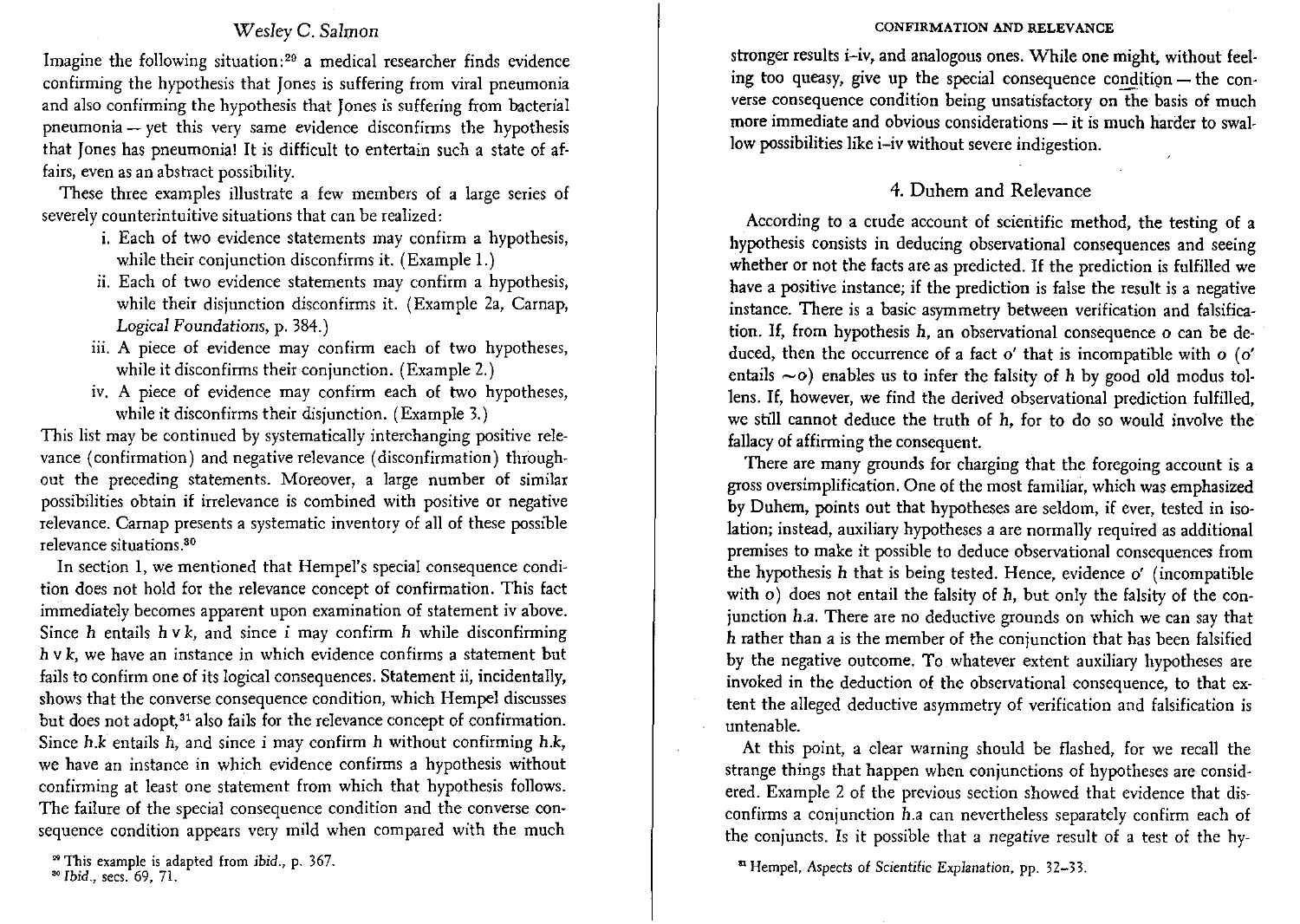### *Wesley* C. *Salmon*

pothesis h, in which auxiliary hypotheses a were also involved, could result in the *confirmation* of the hypothesis of interest *h* and in a con· *firmation* of the auxiliary hypotheses a as well?

It might be objected, at this point, that in the Duhemian situation 0' is not merely negatively relevant to *h.a;* rather,

(1) o' entails  $\sim$ (h.a).

This objection, though not quite accurate, raises a crucial question. Its inaccuracy lies in the fact that *h* and a together do not normally entail 0'; in the usual situation some initial conditions are required along with the main hypothesis and the auxiliary hypotheses. If this is the case, condition (I) does not obtain. We can deal with this trivial objection to (I), however, by saying that, since the initial conditions are established by observation, they are to be taken as part of the background evidence e which figures in all of our previous investigations of relevance relations. Thus, we can assert that, in the presence of background evidence e, <sup>0</sup> can be derived from *h.a.* This allows us to reinstate condition  $(1).$ 

Unfortunately, condition (I) is of no help to us. Consider the following situation:

Example 4. The evidence e contains the same equiprobability assumptions as the evidence in example I, except for the fact that the distribution of players is as indicated in the following table:

|                                              | Local players | Out-of-towners |
|----------------------------------------------|---------------|----------------|
| Juniors $\ldots \ldots \ldots \ldots \ldots$ | w             | M. M           |
| Seniors                                      | M. M          | M. W. W. W. W  |
|                                              | Table 2       |                |

Let *h* be the hypothesis that a local player wins; let *k* be the hypothesis that a junior wins. Let *i* be evidence stating that a man wins. In this case, condition  $(1)$  is satisfied; the evidence i is logically incompatible with the conjunction h.k. The following values can be read directly from the table:

| $c(h,e) = 0.3$   | $c(h,e.i) = 0.4$        | $R(i, h, e) = 0.1$     |
|------------------|-------------------------|------------------------|
| $c(k,e) = 0.3$   | $c(k,e,i) = 0.4$        | $R(i,k,e) = 0.1$       |
| $c(h.k,e) = 0.1$ | $\mathbf{c}(h.k,e.i)=0$ | $R(i, h, k, e) = -0.1$ |

This example shows that evidence i, even though it conclusively refutes the conjunction h.k, nevertheless confirms both  $h$  and  $k$  taken individually.

Here is the situation. Scientist Smith comes home late at night after a hard day at the lab. "How did your work go today, dear?" asks his wife.

"Well, you know the Smith hypothesis,  $h_{s}$ , on which I have staked my entire scientific reputation? And' you know the experiment I was running today to test my hypothesis? Well, the result was negative."

"Oh, dear, what a shame! Now you have to give' up your hypothesis and watch your entire reputation go down the drain!"

"Not at all. In order to carry out the test, I had to make use of some auxiliary hypotheses."

"Oh, what a relief - saved by Duhem! Your hypothesis wasn't refuted after all," says the philosophical Mrs. Smith.

"Better than that," Smith continues, "I actually confirmed the Smith hypothesis."

"Why that's wonderful, dear," replies Mrs. Smith, "you found you could reject an auxiliary hypothesis, and that in so doing, you could establish the fact that the test actually confirmed your hypothesis? How **ingenious!"**

"No," Smith continues, "it's even better. I found I had confirmed the auxiliary hypotheses as well!"

This is the Duhemian thesis reinforced with a vengeance. Not only does a negative test result fail to refute the test hypothesis conclusively  $-$  it may end up confirming both the test hypothesis and the auxiliary hypotheses as well.

It is very tempting to suppose that much of the difficulty might be averted if only we could have sufficient confidence in our auxiliary hypotheses. If a medical researcher has a hypothesis about a disease which entails the presence of a certain microorganism in the blood of our favorite victim Jones, it would be outrageous for him to call into question the laws of optics as applied to microscopes as a way of explaining failure to find the bacterium. If the auxiliary hypotheses are well enough established beforehand, we seem to know where to lay the blame when our observational predictions go wrong. The question is how to establish the auxiliary hypotheses in the first place, for if the Duhernian is right, no hypotheses are ever tested in isolation. To test any hypothesis, according to this view, it is necessary to utilize auxiliary hypotheses; consequently, to establish our auxiliary hypotheses a for use in the tests of h, we would need some other auxiliary hypotheses a' to carry out the tests of a. A vicious regress threatens.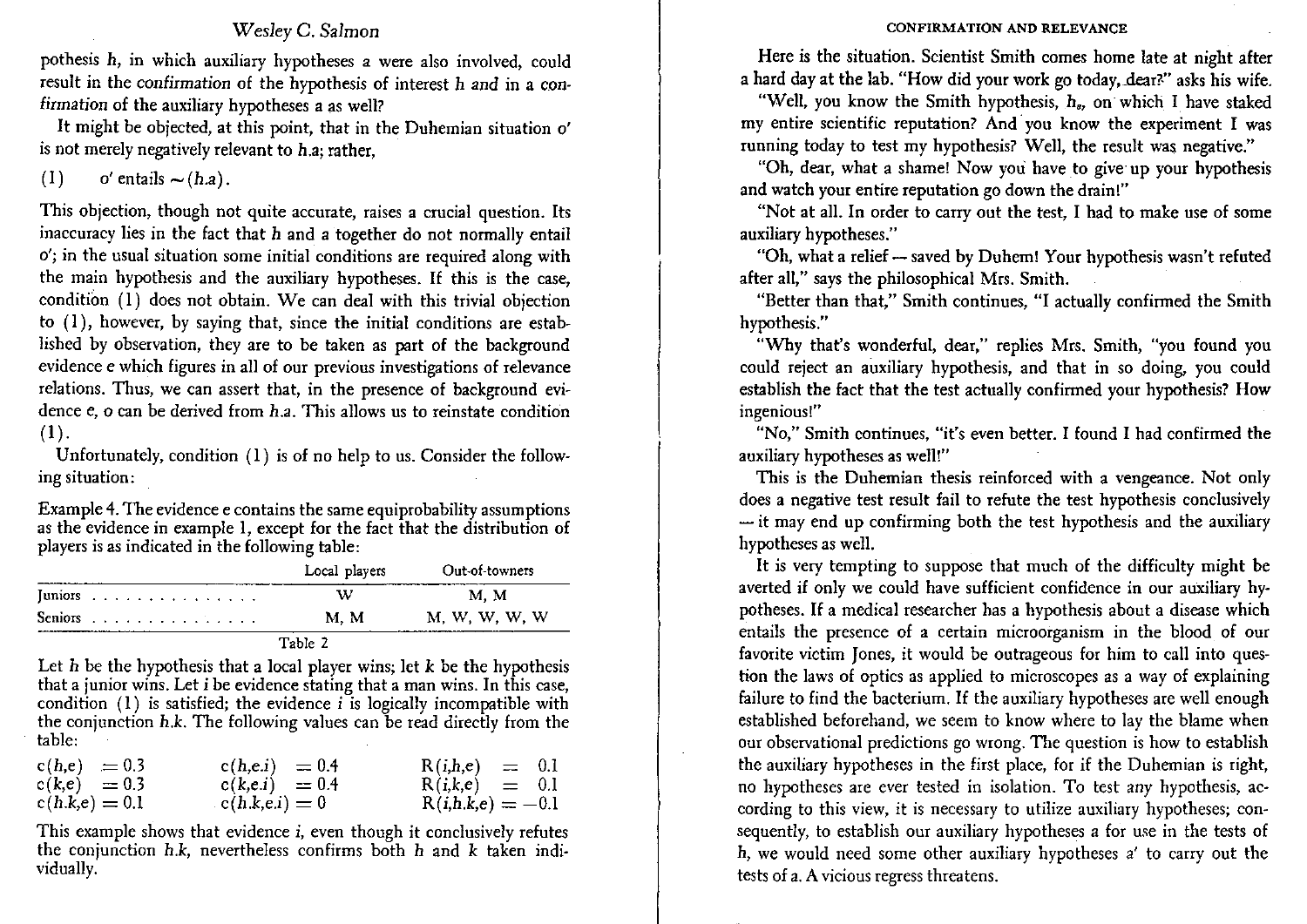A more contextual approach might be tried.<sup>32</sup> Suppose that a has been used repeatedly as an auxiliary hypothesis in the successful testing of other hypotheses  $j$ ,  $k$ ,  $l$ , etc. Suppose, that is, that the conjunctions  $j.a$ ,  $k.a, I.a, etc., have been tested and repeatedly confirmed — i.e., all test$ results have been positively relevant instances. Can we say that a has been highly confirmed as a result of all of these successes? Initially, we might have been tempted to draw the affirmative conclusion, but by now we know better. Examples similar to those of the previous section can easily be found to show that evidence positively relevant to a conjunction of two hypotheses can nevertheless be negative to each conjunct.<sup>33</sup> It is therefore logically possible for each confirmation of a conjunction containing a to constitute a disconfirmation of  $a$  - and indeed a disconfirmation of the other conjunct as well in each such case.

There is one important restriction that applies to the case in which new observational evidence refutes a conjunction of two hypotheses, namely, hypotheses that are incompatible on evidence e.i can have, at most, probabilities that add to one. If e.i entails  $\sim$  (h.k)

 $c(h,e,i) + c(k,e,i) \leq 1$ .

Since we are interested in the case in which i is positively relevant to both hand k, these hypotheses must also satisfy the condition

 $c(h,e) + c(k,e) < 1.$ 

We have here, incidentally, what remains of the asymmetry between confinuation and refutation. If evidence i refutes the conjunction h.k, that fact places an upper limit on the sum of *the* probabilities of hand k relative to e.i. If, however, evidence  $i$  confirms a conjunction  $h.k$  while disconfirming each of the conjuncts, there is no lower bound (other than zero) on the sum of their degrees of confirmation on i.

In this connection, let us recall our ingenious scientist Smith, who turned a refuting test result into a positive confirmation of both his pet hypothesis  $h<sub>s</sub>$  and his auxiliary hypotheses a. We see that he must have been working with a test hypothesis or auxiliaries (or both) which had rather low probabilities. We might well question the legitimacy of using . hypotheses with degrees of confirmation appreciably less than one as

#### CONFIRMATION AND RELEVANCE

auxiliary hypotheses. If Smith's auxiliaries a had decent degrees of confirmation, his own hypothesis  $h<sub>s</sub>$  must have been quite improbable. His clever wife might have made some choice remarks about his staking an entire reputation on so improbable a hypothesis. But I should not get carried away with dramatic license. If we eliminate all the unnecessary remarks about staking his reputation on  $h_s$ , and regard it rather as a hypothesis he finds interesting, then its initial improbability may be no ground for objection. Perhaps every interesting general scientific hypothesis starts its career with a very low prior probability. Knowing, as we do, that a positively relevant instance may disconfirm both our *test* hypothesis and our auxiliaries, while a negative instance may confirm them both, there remains a serious, and as yet unanswered, question how any hypothesis ever can become either reasonably well confirmed or reasonably conclusively disconfirmed (in the absolute sense). It obviously is still an open question how we could ever get any well-confirmed hypotheses to serve as auxiliaries for the purpose of testing other hypotheses.

Suppose, nevertheless, that we have a hypothesis h to test and some auxiliaries a that will be employed in conducting the test and that somehow we have ascertained that a has a higher prior confirmation than h on the initial evidence e;

 $c(a,e) > c(h,e)$ .

Suppose, further, that as the result of the test we obtain negative evidence 0' which refutes the conjunction h.a, but which confirms both h and a. Thus, o' entails  $\sim$  (h.a) and

 $c(h,e.o') > c(h,e)$   $c(a,e.o') > c(a,e).$ 

We have already seen that this can happen (example 4). But now we ask the further question, is it possible that the posterior confirmation of h is greater than the posterior confirmation of a? In other words, can the negative evidence 0' confirm both conjuncts and do so in a way that reverses the relation between h and a? A simple example will show that the answer is affirmative.

Example 5. The Department of History and Philosophy of Science at Polly Tech had two openings, one in history of science and the other in philosophy of science. Among the 1000 applicants for the position in history, 100 were women. Among the 2000 applicants for the position

 $\frac{1}{2}$  This paper was motivated by Grünbaum's questions concerning this approach. **See his "Falsifiability and Rationality" to be published in a volume edited by Joseph J. Kockelmans (proceedings of an international conference held at Pennsylvania State University) .**

**<sup>3</sup>lI Carnap,** *Logical* **Foundations, pp. 394-95, 3b, is just such an example.**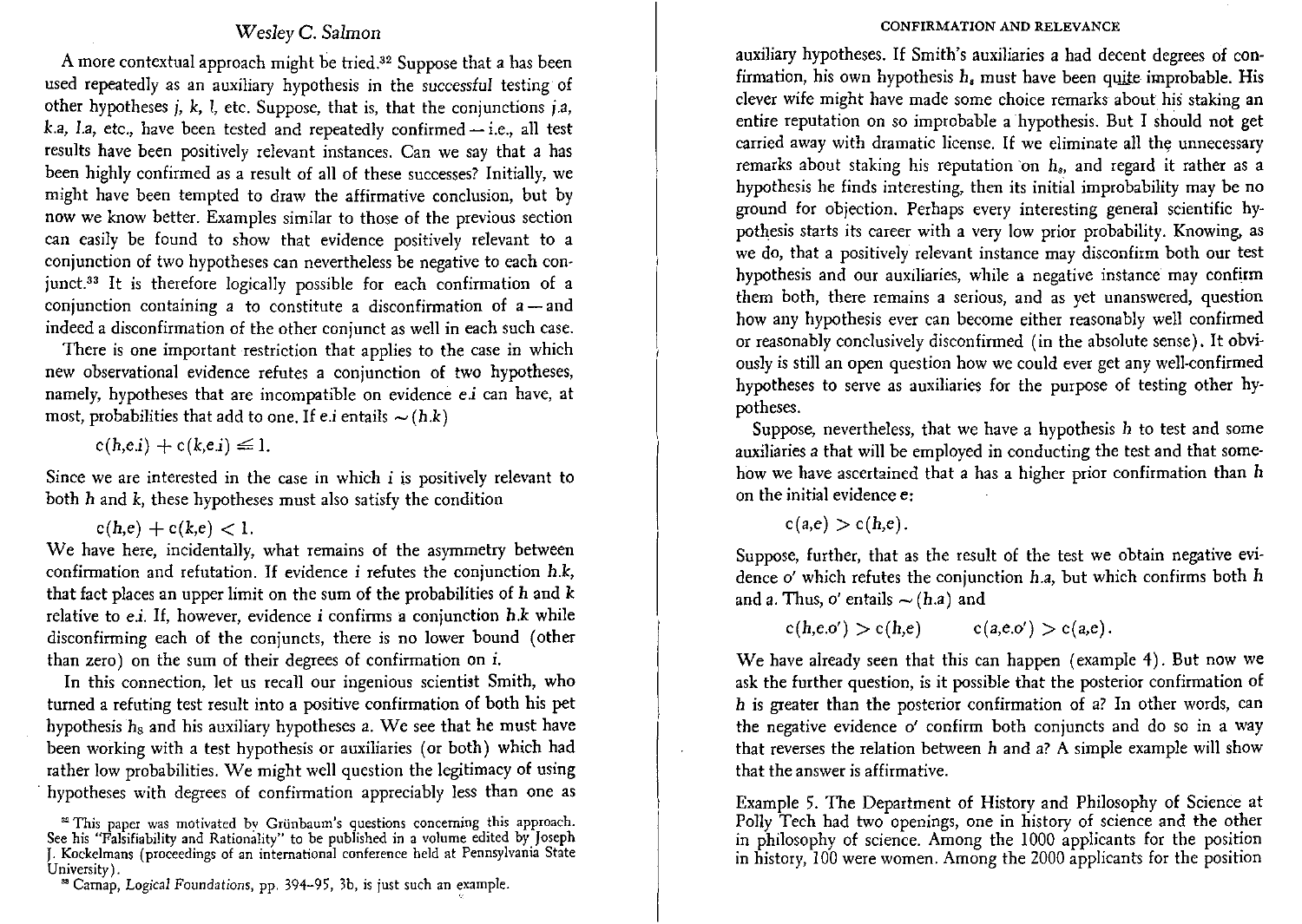in philos~phy, 100 were women. Let *h* be the hypothesis that the history job was filled by a woman; let *k* be the hypothesis that the philosophy job was filled by a woman. Since both selections were made by the use of a fair lottery device belonging to the inductive logician in the depart**ment,**

$$
\begin{array}{l} \mathrm{c}(\mathrm{h, e}) = .1 \\ \mathrm{c}(\mathrm{k, e}) = .05 \\ \mathrm{c}(\mathrm{h, e}) > \mathrm{c}(\mathrm{k, e}). \end{array}
$$

Let  $\ddot{i}$  be the evidence that the two new appointees were discovered engaging in heterosexual intercourse with each other in the office of the historian. It follows at once that

$$
c(h.k,e.i) = 0
$$
  

$$
c(h,e.i) + c(k,e.i) = 1
$$

i.e., one appointee was a woman and the other a man, but we do not know which is which. Since it is considerably more probable, let us assume, that the office used was that of the male celebrant, we assign the values

 $c(h,e.i) = .2$   $c(k,e.i) = .8$ 

with the result that

 $c(h,e,i) < c(k,e,i)$ .

This illustrates the possibility of a reversal of the comparative relation between the test hypothesis and auxiliaries as a result of refuting evidence. It shows that a's initial superiority to h is no assurance that it will still be so subsequent to the refuting evidence. If, prior to the negative test result, we had to choose between *h* and a, we would have preferred a, but after the negative outcome, *h* is preferable to a.

There is one significant constraint that must be fulfilled if this reversal is to occur in the stated circumstances. If our auxiliary hypotheses a are initially better confirmed than our test hypothesis h, and if the conjunction *h.a* is refuted by evidence 0' that is positively relevant to both *h* and a, and if the posterior confirmation of *h* is greater than the posterior confirmation of a, then the prior confirmation of a must have been less than 1/2. For,

 $c(h,e.o') + c(a,e.o') \leq 1$ 

and

$$
c(h,e.o')>c(a,e.o').
$$

Hence.

 $c(a,e.o') < 1/2.$ 

**Moreover,**

 $c(a,e) < c(a,e,o').$ 

Therefore,

 $c(a,e) < 1/2$ .

It follows that if a is initially more probable than *h* and also initially more probable than its own negation  $\sim a$ , then it is impossible for a refuting instance 0' which confirms both *h* and a to render *h* more probable than a. Perhaps that is some comfort. If our auxiliaries are more probable than not, and if they are better established before the test than our test hypothesis h, then a refuting test outcome which confirms both *h* and a cannot make *h* preferable to a.

But this is not really the tough case. The most serious problem is whether a refutation of the conjunction *h.a* can render *h* more probable than a by being positively relevant to *h* and negatively relevant to a, even when a is initially much more highly confirmed than *h.* You will readily conclude that this is possible; after all of the weird outcomes we have discussed, this situation seems quite prosaic. Consider the following example:

Example 6. Let

 $e =$ Brown is an adult American male

 $h =$  Brown is a Roman Catholic

 $k = Brown$  is married

and suppose the following degrees of confirmation to obtain:

$$
c(h,e) = .3
$$
  
\n $c(k,e) = .8$   
\n $c(h.k,e) = .2.$ 

Let i be the information that Brown is a priest  $-$  that is, an ordained clergyman of the Roman Catholic, Episcopal, or Eastern Orthodox church. Clearly, i refutes the conjunction *h.k,* so

$$
c(h.k,e.i)=0.
$$

Since the overwhelming majority of priests in America are Roman Catholic, let us assume that

$$
c(h,e.i)=.9
$$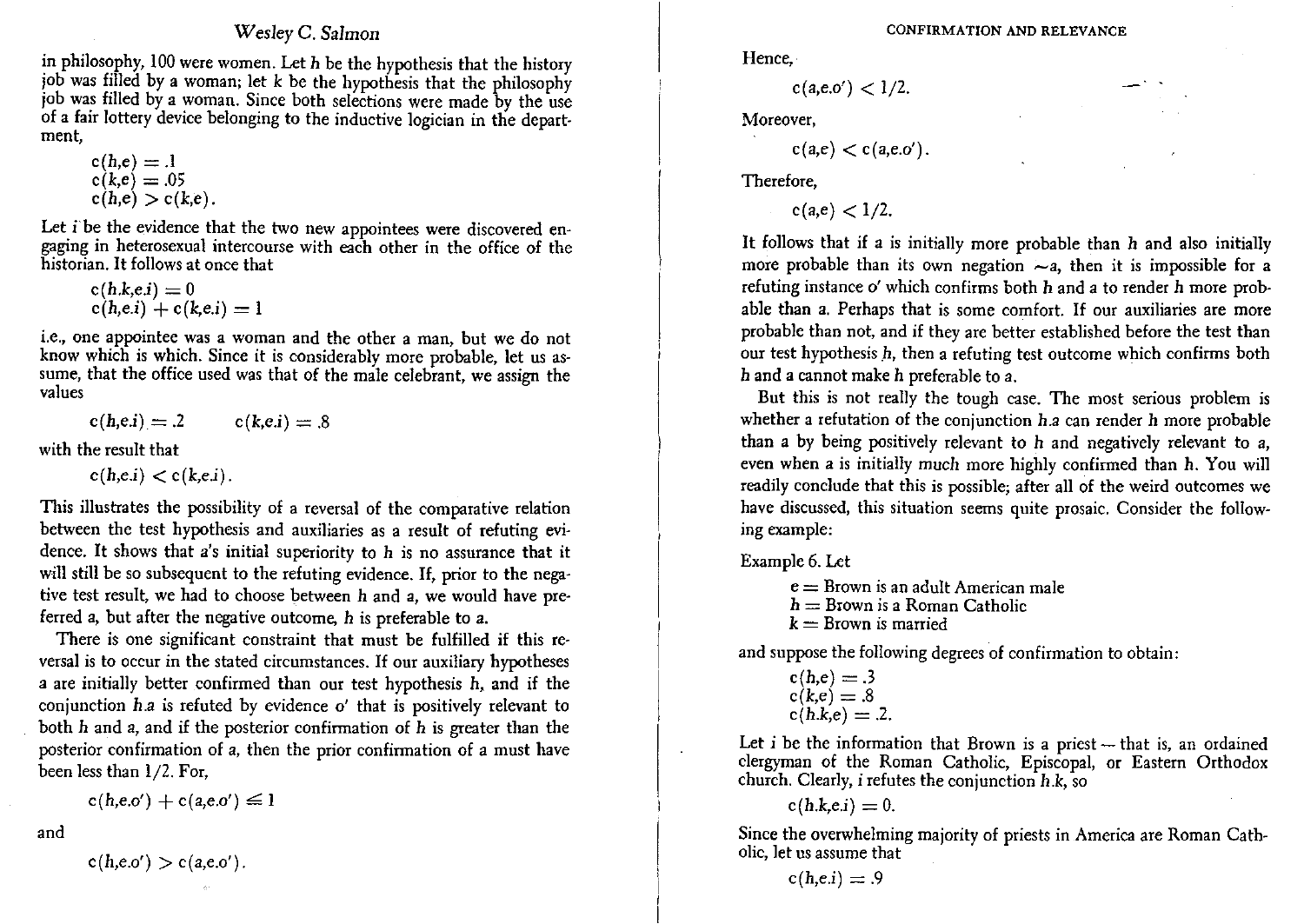and since some, but not all, non-Roman Catholic priests marry, let  $c(k,e,i) = .05$ .

We see that *i* is strongly relevant to both *h* and *k*; in particular, it is positively relevant to h and negatively relevant to k. Moreover, while k has a much higher degree of confirmation than h relative to the prior evidence e, h has a much higher degree of confirmation than k on the posterior evidence *e.i.* Thus, the refuting evidence serves to reverse the preferability relation between h and k.

It might be helpful to look at this situation diagrammatically and to think of it in terms of class ratios or frequencies. Since class ratios satisfy the mathematical calculus of probabilities, they provide a useful device for establishing the possibility of certain probability relations. With our background evidence e let us associate a reference class A, and with our hypotheses  $h$  and  $k$  let us associate two overlapping subclasses  $B$  and  $C$ respectively. With our additional evidence i let us associate a further subclass D of A. More precisely, let

$$
e = x \epsilon A, h = x \epsilon B, k = x \epsilon C, i = x \epsilon D.
$$

Since we are interested in the case in which the prior confirmation of k is high and the prior confirmation of h is somewhat lower, we want most of A to be included in C and somewhat less of A to be included in B. Moreover, since our hypotheses  $h$  and  $k$  should not be mutually exclusive on the prior evidence  $e$  alone,  $B$  and  $C$  must overlap. However, neither B nor C can be a subset of the other; they must be mutually exclusive within D, since h and k are mutually incompatible on addi**tional evidence i. Moreover, because we are not considering cases in** which *e.i* entails either h or k alone, the intersections of D with B and C must both be nonnull. We incorporate all of these features in Figure 1. In order to achieve the desired result  $-$  that is, to have the posterior confirmation of h greater than the posterior confirmation of  $k - it$  is only necessary to draw  $D$  so that its intersection with  $B$  is larger than its intersection with C. This is obviously an unproblematic condition to fulfill. Indeed, there is no difficulty in arranging it so that the proportion of D occupied by its intersection with B is larger than the proportion of A occupied by its intersection with C. When this condition obtains, we can not only say that the evidence i has made the posterior confirmation of  $h$  greater than the posterior confirmation of  $k$  (thus



reversing their preferability standing), but also that the posterior confirmation of h is greater than the prior confirmation of k. Translated into the Duhemian situation, this means that not only can the refuting evidence 0' disconfirm the initially highly probable auxiliary hypotheses a, but it can also confirm the test hypothesis h to the extent that its posterior confirmation makes it more certain than were the auxiliaries before the evidence 0' turned up. This set of relationships is easily seen to be satisfied by example 6 if we let

| $A =$ American men | $B =$ Roman Catholics |
|--------------------|-----------------------|
| $C =$ married men  | $D =$ priests.        |

It is evident from Figure I that C can be extremely probable relative to A without presenting any serious obstacle to the foregoing outcome, provided D is very much smaller than A. There seems little ground for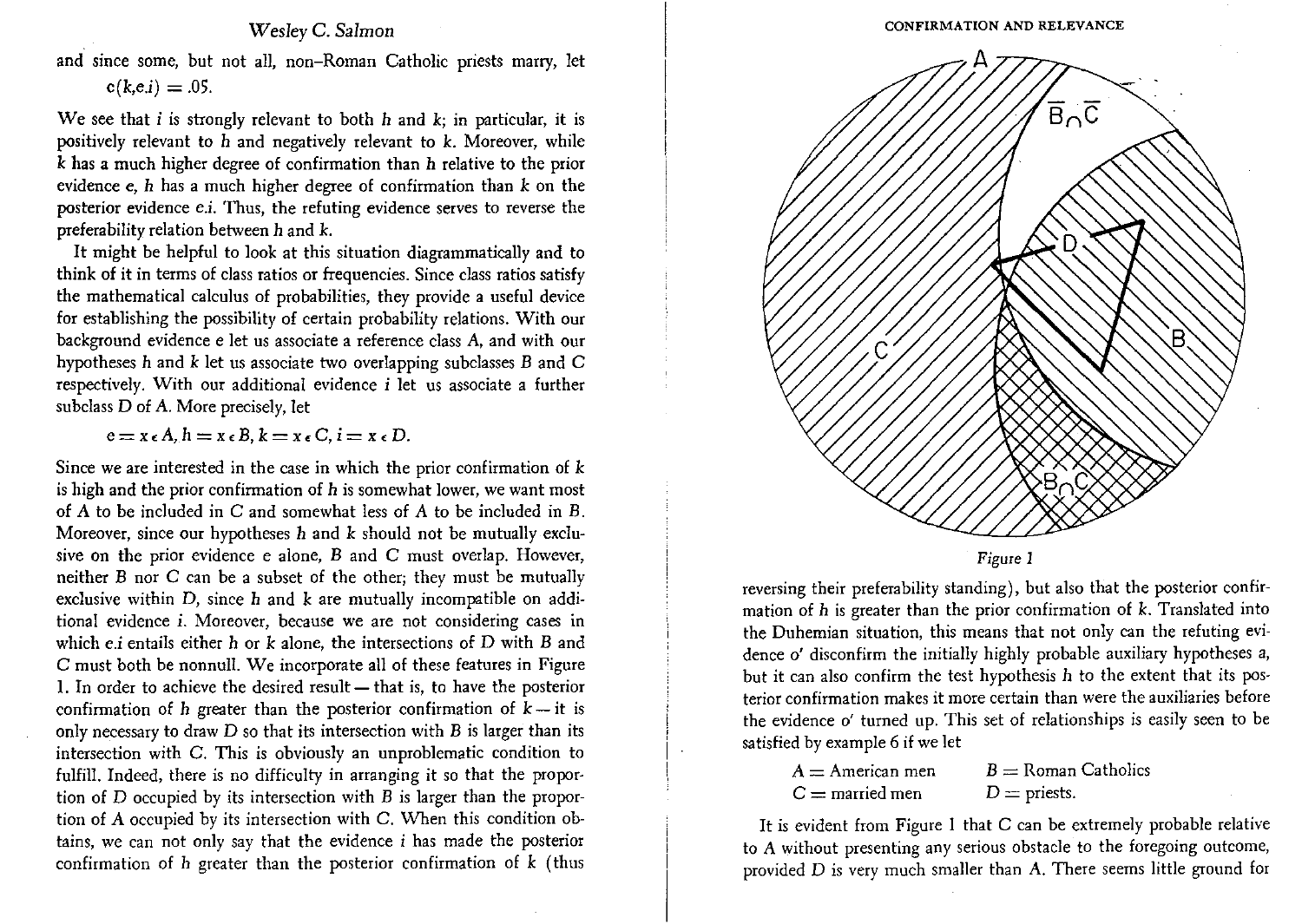assurance that a refuting experimental result will generally leave the auxiliaries intact, rather than drasticalIy disconfirming them and radically elevating the degree of confirmation of the test hypothesis. This state of affairs can apparently arise with distressing ease, and there are no evident constraints that need to be fulfilled in order for it to happen. There seems to be no basis for confidence that it does not happen frequently in real scientific situations. If this is so, then whenever our auxiliaries have an initial degree of confirmation that falls ever so slightly short of certainty, we cannot legitimately infer with confidence that the test hypothesis h, rather than the auxiliaries, is disconfirmed by the refuting instance. Thus, no matter how high the initial probability of the auxiliaries a (provided it is somewhat less than certainty), it is still possible for a finding that entails the falsity of the conjunction h.a to constitute a confirmation for either the one or the other. We certainly cannot say that the negative finding disconfirms *h* rather than a on the ground that a is more probable initially than *h.*

A parallel remark can be made about an instance that confirms the conjunction h.a. Such an instance might disconfirm either conjunct, and we have no way of saying which. In view of these dismal facts, we may well repeat, with even greater emphasis, the question posed earlier: how can any hypothesis (including those we need as auxiliary hypotheses for the testing of other hypotheses) ever be reasonably well confirmed or disconfirmed (in the absolute sense)?

The (to my mind) shocking possibilities that we have been surveying arise as consequences of the fact that we have been construing "confirm" in the relevance sense. What happens, I believe, is that we acknowledge with Carnap and Hempel that the classificatory concept of confirmation is best understood, in most contexts, as a concept of positive relevance defined on the basis of some quantitative degree of confirmation function. Then, in contexts such as the discussion of the Duhemian thesis, we proceed to talk casually about confirmation, forgetting that our intuitive notions are apt to be very seriously misleading. The old ambiguity of the absolute and the relevance sense of confirmation infects our intuitions, with the result that all kinds of unwarranted suppositions insinuate themselves. We find it extraordinarily difficult to keep a firm mental grasp upon such strange possibilities as we have seen in this section and the previous one.

#### CONFIRMATION AND RELEVANCE

#### 5. Analysis of the Anomalies

There is, of course, a striking contrast between the "hypotheses" and **Hevidence" involved in OUf contrived examples, on the one hand, and** the genuine hypotheses and evidence to be found in actual scientific practice, on the other. This observation might easily lead to the charge that the foregoing discussion is not pertinent to the logic of actual scientific confirmation, as opposed to the theory of confirmation constructed by Carnap on highly artificial and oversimplified languages. This irrelevance is demonstrated by the fact, so the objection might continue, that the kinds of problems and difficulties we have been discussing simply do not arise when real scientists test serious scientific hypotheses.

This objection, it seems to me, is wide of the mark. I am prepared to grant that such weird possibilities as we discussed in previous sections do **not arise in scientific practice; at least, I have no concrete cases from** the current or past history of science to offer as examples of them. This is, however, a statement of the problem rather than a solution. Carnap has provided a number of examples that, on the surface at least, seem to make a shambles of confirmation; why do they not also make a shambles of science itself? There can be no question that, for example, one statement can confirm each of two other statements separately while at the same time disconfirming their disjunction or conjunction. If that sort of phenomenon never occurs in actual scientific testing, it must be because we know something more about our evidence and hypotheses than merely that the evidence confirms the hypotheses. The problem is to determine the additional factors in the actual situation that block the strange results we can construct in the artificial case. In this section, I shall try to give some indications of what seems to be involved.

The crux of the situation seems to be the fact that we have said very little when we have stated merely that a hypothesis h has been confirmed by evidence i. This statement means, of course, that i raises the degree of confirmation of h, but that in itself provides very little information. It is by virtue of this paucity of content that we can go on and say that this same evidence i confirms hypothesis k as well, without being justified in saying anything about the effect of i upon the disjunction or the conjunction of *h* with *k.*

This state of affairs seems strange to intuitions that have been thoroughly conditioned on the extensional relations of truth-functional logic.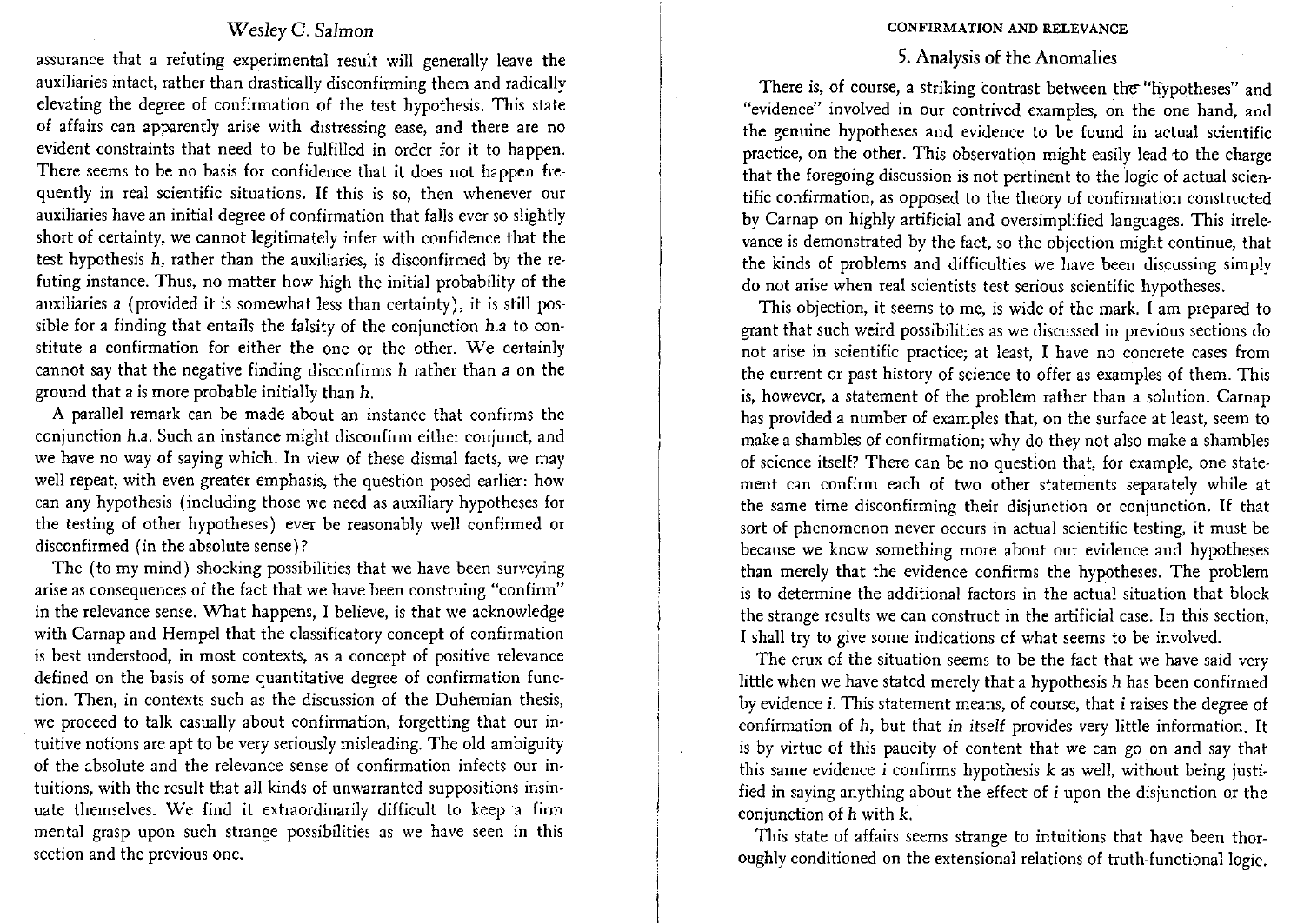Probabilities are not extensional in the same way. Given the truth-values of hand k we can immediately ascertain the truth-values of the disjunction and the conjunction. The degrees of confirmation ("probability values") of  $h$  and  $k$  do not, however, determine the degree of confirmation of either the disjunction or the conjunction. This fact follows immediately from the addition and multiplication rules of the probability calculus:

- (2)  $c(h \vee k,e) = c(h,e) + c(k,e) c(h.k,e)$ <br>(3)  $c(h.k,e) = c(h,e) \times c(k,h.e) = c(k,e)$
- $c(h,k,e) = c(h,e) \times c(k,h,e) = c(k,e) \times c(h,k,e)$ .

To determine the probability of the disjunction, we need, in addition to the values of the probabilities of the disjuncts, the probability of the conjunction. The disjunctive probability is the sum of the probabilities of the two disjuncts if they are mutual1y incompatible in the presence of evidence e, in which case  $c(h.k,e) = 0.34$  The probability of the conjunction, in turn, depends upon the probability of one of the conjuncts alone and the conditional probability of the other conjunct given the first.<sup>35</sup> If

$$
(4) \qquad c(k,h.e) = c(k,e)
$$

the multiplication rule assumes the special form

(5) 
$$
c(h.k,e) = c(h,e) \times c(k,e)
$$

in which case the probability of the conjunction is simply the product of the probabilities of the two conjuncts. When condition (4) is fulfilled, h and  $k$  are said to be independent of one another.<sup>36</sup> Independence, as thus defined, is obviously a relevance concept, for (4) is equivalent to the statement that h is irrelevant to k, i.e,  $R(h,k,e) = 0$ .

We can now see why strange things happen with regard to confirmation in the relevance sense. If the hypotheses  $h$  and  $k$  are mutually exclusive in the presence of  $e$  (and a fortiori in the presence of  $e.i$ ), then

<sup>36</sup> **Independence is a symmetric relation; if** *h* **is independent of k then k will be independent of** *h.*

#### CONFIRMATION AND RELEVANCE

(6) 
$$
c(h \vee k, e) = c(h, e) + c(k, e)
$$
  
\n $c(h \vee k, e.i) = c(h, e.i) + c(k, e.i)$ 

so that if

(8)  $c(h,e,i) > c(h,e)$  and  $c(k,e,i) > c(k,e)$ 

it follows immediately that

(9) c(h v k,e,i)  $>$  c(h v k,e).

Hence, in this special case, if i confirms h and i confirms k, then i must confirm their disjunction. This results from the fact that the relation between  $h$  and  $k$  is the same in the presence of  $e,i$  as it is in the presence of e alone.<sup>37</sup>

If, however,  $h$  and  $k$  are not mutually exclusive on evidence  $e$  we must use the general formulas

(10) 
$$
c(h \vee k,e) = c(h,e) + c(k,e) - c(h.k,e)
$$
  
(11)  $c(h \vee k,e.i) = c(h,e.i) + c(k,e.i) - c(h.k,e.i)$ .

Now, if it should happen that the evidence i drastically alters the relevance of h to k in just the right way our apparently anomalous results can arise. For then, as we shal1 see in a moment by way of a concrete (fictitious) example, even though condition  $(8)$  obtains - i.e., i confirms h and *i* confirms  $k$  - condition (9) may fail. Thus, if

(12)  $c(h.k,e.i) > c(h.k,e)$ 

it may happen that

(13) c( $h \vee k,e,i$ ) < c( $h \vee k,e$ )

i.e., *i* disconfirms h v *k*. Let us see how this works.

Example 7. Suppose h says that poor old Jones has bacterial pneumonia, and k says that he has viral pneumonia. I am assuming that these are the only varieties of pneumonia, so that  $h \vee k$  says simply that he has pneumonia. Let evidence e contain the results of a superficial diagnosis as well as standard medical background knowledge about the disease, on the basis of which we can establish degrees of confirmation for h, k, *h.k,* and  $h \vee k$ . Suppose, moreover, that the probability on e that Jones has both viral and bacterial pneumonia is quite low, that is, that people do not often get them both simultaneously. For the sake of definiteness, let us

<sup>37</sup> To secure this result it is not necessary that  $c(h.k,e) = c(h.k,e.i) = 0$ ; it is **sufficient to** have  $c(h,k,e) = c(h,k,e,i)$ , though obviously this condition is not **necessary either.**

<sup>&</sup>lt;sup>34</sup> The condition  $c(h.k,e) = 0$  is obviously sufficient to make the probability of **the disjunction equal to the sum of the probabilities of the disjuncts. and this is** weaker condition than  $e$  entails  $\sim$   $(h.k)$ . Since the difference between these condi**tions has no particular import for the discussion of this paper, I shall, in effect, ignore it.** .

<sup>:</sup>IG **Because of the commutativity of conjunction, it does not matter whether the probability of h conditional only on e or the probability of k conditional only on e is taken. This is shown by the double equality in formula (3).**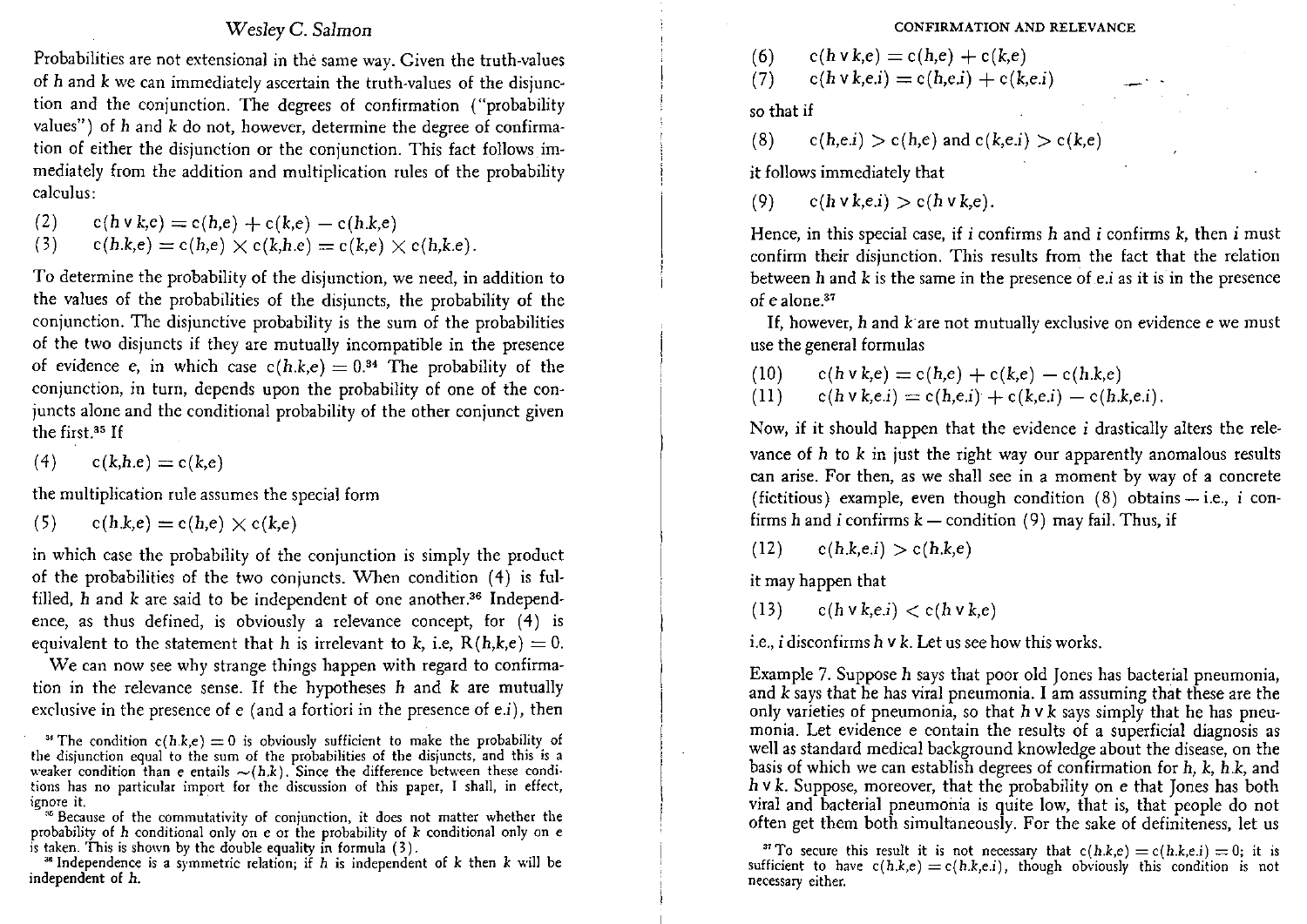introduce some numerical values. Suppose that on the basis of the superficial diagnosis it is 98 percent certain that Jones has one or the other form of pneumonia, but the diagnosis leaves it entirely uncertain which type he has. Suppose, moreover, that on the basis of e there is only a 2 percent chance that he has both. We have the following values:

| $\mathrm{c}(\mathrm{h}\mathrm{,e})$                               | $=.50$ | c(k,e)            | $= .50$ |
|-------------------------------------------------------------------|--------|-------------------|---------|
| $\mathrm{c}(\mathrm{h}\,\mathrm{v}\,\mathrm{k},\mathrm{e}) = .98$ |        | $c(h.k,e) = .02.$ |         |

These values satisfy the addition formula (2). Suppose, now, that there is a certain test which indicates quite reliably those rare cases in which the subject has both forms of pneumonia. Let i be the statement that this test was administered to Jones with a positive result, and let this result make it 89 percent certain that Jones has both types. Assume, moreover, that the test rarely yields a positive result if the patient has only one form of pneumonia (i.e., when the positive result occurs for a patient who does not have both types, he usually has neither type). In particular, let

 $c(h,e.i) = .90, \quad c(k,e.i) = .90, \quad c(h.k,e.i) = .89$ from which it follows that

 $c(h v k, e.i) = .91 < c(h v k, e) = .98.$ 

The test result i thus confirms the hypothesis that Jones has bacterial pneumonia and the hypothesis that Jones has viral pneumonia, but it disconfirms the hypothesis that Jones has pneumonia!

It achieves this feat by greatly increasing the probability that he has both. This increase brings about a sort of clustering together of cases of viral and bacterial pneumonia, concomitantly decreasing the proportion



#### CONFIRMATION AND RELEVANCE

of people with only one of the two types. The effect is easily seen diagrammatically in Figure 2. Even though the rectangles in 2-b are larger than those in 2-a, those in 2-b cover a smaller total area on account of their very much greater degree of overlap. Taking the rectangles to represent the number of cases of each type, we see graphically how the probability of each type of pneumonia can increase simultaneously with a decrease in the overall probability of pneumonia. The evidence i has significantly altered the relevance relation between hand *k.* Using the multiplication formula (3), we can establish that

$$
c(k, h.e) = .04 \t c(k, h.e. i) \approx .99R(h, k, e) = -0.46 \t R(h, k, e. i) \approx .09
$$

In the presence of e alone, h is negatively relevant to *k;* in the presence of i as well, h becomes positively relevant to k. There is nothing outlandish in such changes of relevance in the light of additional evidence. This case thus exemplifies condition (13) by satisfying condition (12).

A similar analysis enables us to understand how an item of evidence can confirm each of two hypotheses, while disconfirming  $-$  indeed, even while conclusively refuting  $-$  their conjunction. If hypotheses  $h$  and  $k$ are independent of each other in the presence of evidence e.i and also in the presence of e alone, the following relations obtain:

(14) 
$$
c(h.k,e) = c(h,e) \times c(k,e)
$$

$$
c(h.k,e.i) = c(h,e.i) \times c(k,e.i)
$$

so that if

(16) c(h,e,i) > c(h,e) and c(k,e,i) > c(k,e)

it follows immediately that

(17)  $c(h,k,e,i) > c(h,k,e)$ .

Hence, in this special case, if  $i$  confirms  $h$  and  $i$  confirms  $k$ , then  $i$  must confirm h.k.

A different situation obtains if hand *k* are not independent on both e and e.i; in that case we must use the general formulas

- (18) c(h,k,e)  $= c(h,e) \times c(k, h.e)$
- (19)  $c(h.k,e.i) = c(h,e.i) \times c(k,h.e.i)$ .

Even given that condition (16) still obtains, so that

(20)  $c(k,e,i) > c(k,e)$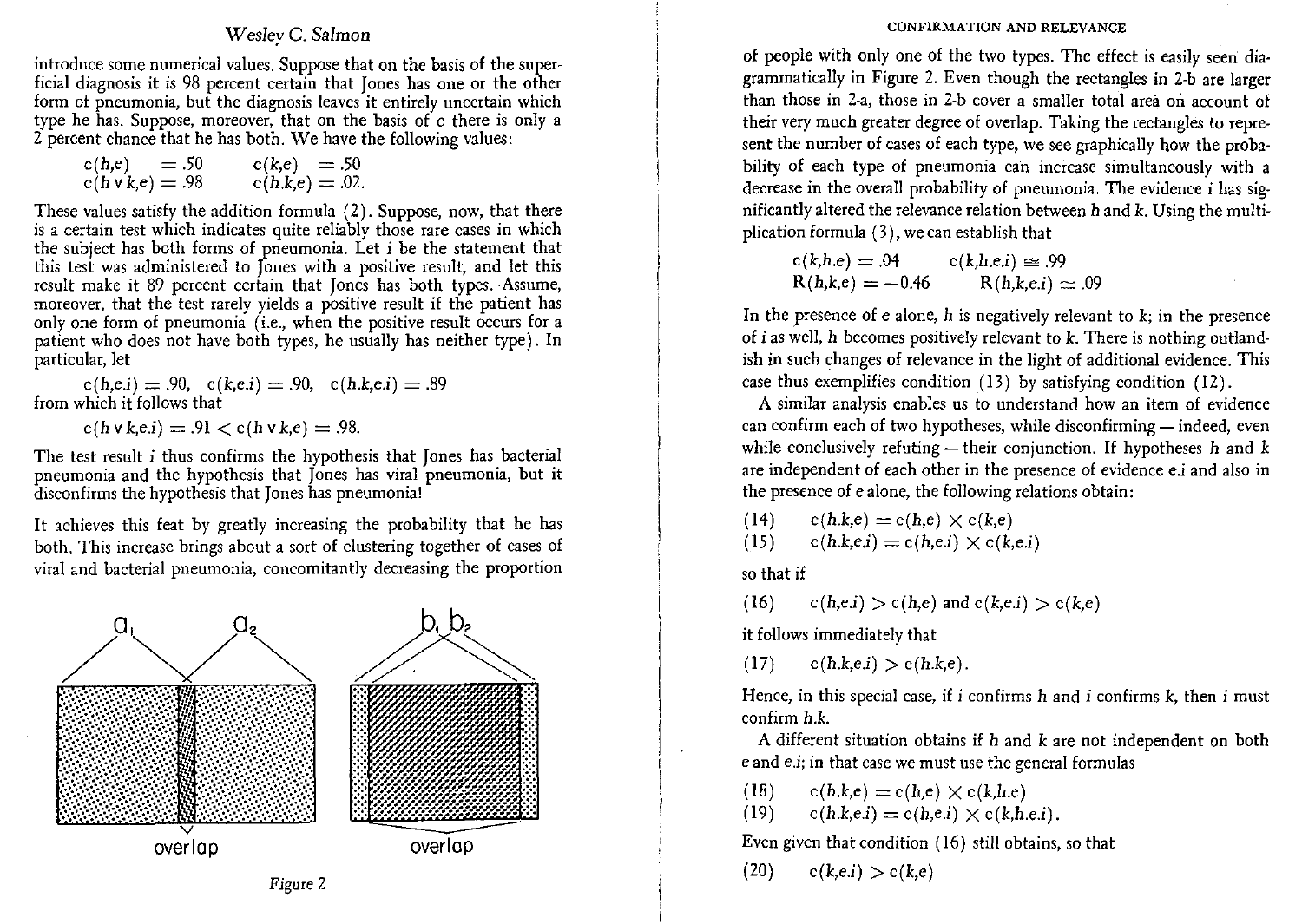it is still possible that

(21)  $c(k, h.e.i) < c(k, h.e)^{38}$ 

which makes it possible, in turn, that

(22)  $c(h.k,e.i) < c(h.k,e).$ 

Since, according to (20) and (21),

(23) 
$$
c(k,e,i) - c(k,e) = R(i,k,e) > 0
$$

$$
(24) \qquad c(k, h.e.) - c(k, h.e.) = R(i, k, h.e) < 0
$$

the possibility of i confirming each of two hypotheses while disconfirming their conjunction depends upon the ability of h to make a dif· ference in the relevance of i to k. We said above, however, that the occurrence of the strange confirmation phenomena depends upon the possibility of a change in the relevance of the hypotheses to one another in the light of new evidence. These characterizations are, however, equivalent to one another, for the change in relevance of i to k brought about by h is equal to the change in relevance of h to k brought about by i, that is,

(25) 
$$
R(h,k,e) - R(h,k,e,i) = R(i,k,e) - R(i,k,h,e).^{39}
$$

We Can therefore still maintain that the apparently anomalous confirma-

as **To establish the compatibility of (20) and (21), perhaps a simple example, in addition to the** one about to be given in the text, will be helpful. Let  $e = X$  is a man.  $i = X$  is American.

 $e = X$  is a man,<br>  $h = X$  is very wealthy.  $k = X$  vacations in

 $k = X$  **vacations** in America.

**Under this interpretation, relation (20) asserts: It is more probable that an American man vacations in America than it is that a man (regardless of nationality) vacations in America. Under the same interpretation, relation (21) asserts: It is less probable that a very wealthy American man will vacation in America than it is that a very wealthy man (regardless of nationality) will vacation in America. The interpretation of formula (20) seems like an obviously true statement; the interpretation of (21) seems likely to be true owing to the apparent tendency of the very wealthy to vaca· tion abroad. There is, in any case, no contradiction in assuming that every very wealthy American man vacations on the French Riviera, while every very wealthy man from any other country vacations in America.**

8Il **This equality can. easily be shown by writing out the relevance terms according to their definitions as follows:**

 $R(h,k,e) = a e^{k} c(k,he) - c(k,e)$  $R(h,k,e,i) = \frac{c(k,h,e,i) - c(k,e,i)}{h}$  $R(h,k,e) - R(h,k,e,i) = c(k,h,e) - c(k,e) - c(k,h.e.i) + c(k,e.i)$  (\*).<br>  $R(i,k,e) = a_i c(k,e.i) - c(k,e)$  $R(i,k,h,e) = a_i c(k,h,e_i) - c(k,h,e)$  $R(i,k,e) - R(i,k,h,e) = c(k,e,i) - c(k,e) - c(k,h,e,i) + c(k,h,e)$  (\*\*).

**The right-hand sides of equations (\*) and (\* \*) obviously differ only in the arrange· ment of terms.**

tion situation arises from the ability of new evidence to change relations of relevance between the hypotheses, as was suggested by our initial examination of the general addition and multiplication rules (2) and (3). .

Let us illustrate the conjunctive situation with another concrete (though fictitious) example.

Example 8. Suppose that the evidence e tells us that two radioactive atoms A and B decay, each ejecting a particle, and that the probability in each case is 0.7 that it is an alpha particle, 0.2 that it is a negative electron, and 0.1 that it is a positive electron (positron). Assume that the two emissions are independent of one another. Let h be the statement that atom A emits a negative electron; let  $k$  be the statement that atom B emits a negative electron. We have the following probabilities:

$$
c(h,e) = .2
$$
,  $c(k,e) = .2$ ,  $c(h.k,e) = .04$ .

Let i be the observation that the two particles approach one another and annihilate upon meeting. Since this occurrence requires the presence of one positive and one negative electron, i entails  $\sim$  (h.k). At the same **time, since a negative electron must have been present, and since it is** just as probable that it was emitted by atom A as atom B, we have

 $c(h,e,i) = .5$  and  $c(k,e,i) = .5$ .

Hence, evidence i, which refutes the conjunction of the two hypotheses, confirms each one of them.<sup>40</sup>

This occurs because the evidence i makes the hypotheses h and k, which were independent of one another on evidence e alone, into mutually **exclusive and exhaustive alternatives, i.e.,**

$$
c(k, h.e) - c(k, e) = R(h, k, e) = 0
$$
  
\n
$$
c(k, h.e. i) - c(k, e.i) = R(h, k, e.i) = -.5.
$$

Hypotheses that were totally irrelevant to each other in the absence of evidence i become very strongly relevant in the presence of i. Again, there is nothing especially astonishing about such a change in relevance as a result of new evidence.

Since, as we have seen, all the trouble seems to arise out of a change in the relevance of one hypothesis to the other as a result of new evidence, the most immediate suggestion might be to choose hypotheses hand k whose mutual relevance relations will not change in the light of

**This case constitutes a counterexample to the Hempel consistency condition H·8J discussed in sec. 2 above.**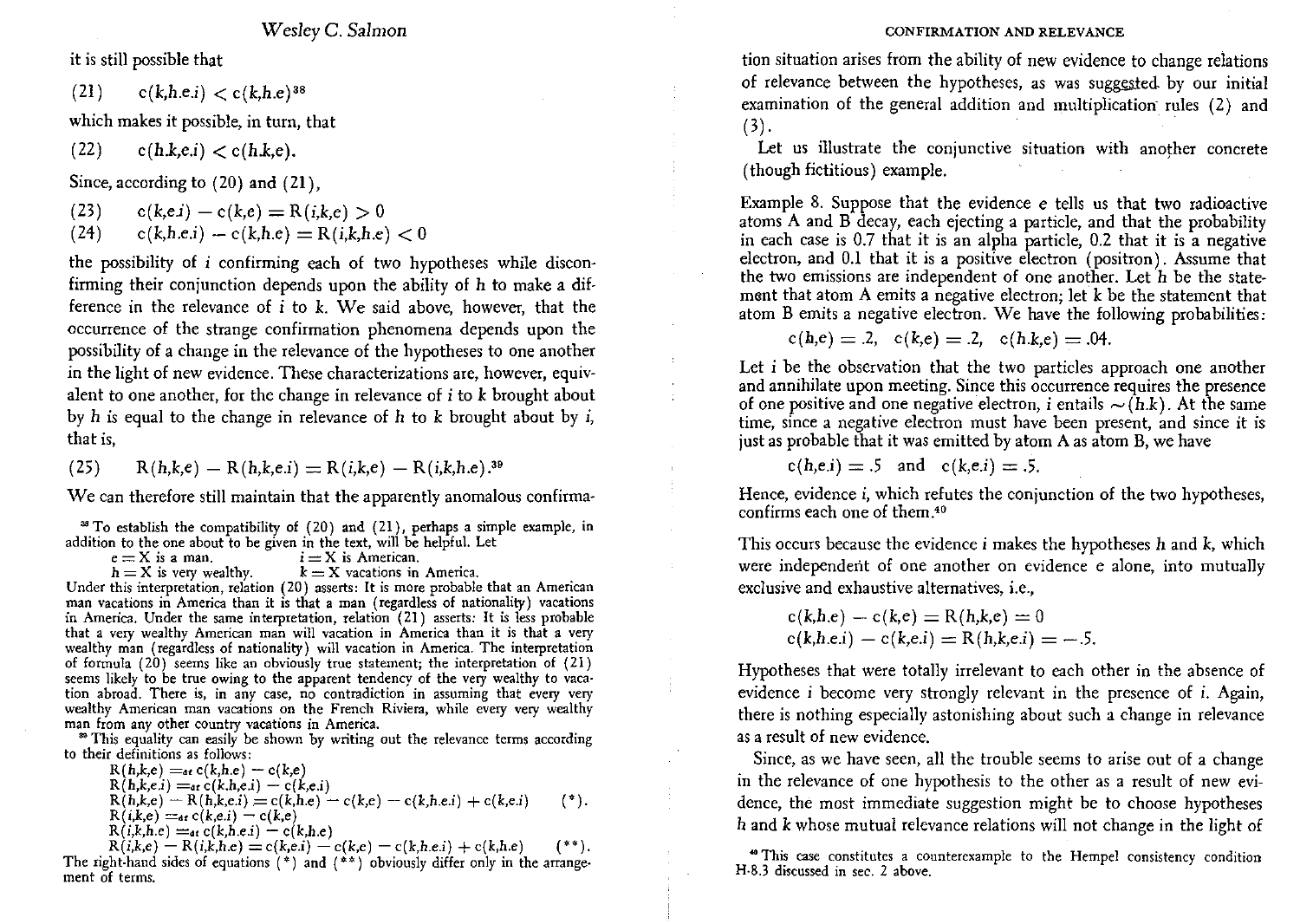the new evidence i. We have noted that this constancy of relevance is guaranteed if we begin with hypotheses that are mutually exclusive on evidence e; they remain mutually exclusive on any augmented evidence e.i. But when we use the conjunction of a test hypothesis h with auxiliary hypotheses  $a$  in order to attempt  $a$  test of  $b$ , we certainly do not want *h* and *a* to be mutually exclusive - that is, we do not want to be in the position of knowing that we must reject our test hypothesis *h* if we are prepared to accept the auxiliaries a, even without the addition of any new evidence i. It would be more reasonable to insist that the auxiliary hypotheses a should themselves be neutral (irrelevant, independent) to the *test* hypothesis h. If that condition is satisfied, we can accept the auxiliary hypotheses a and still keep an entirely open mind regarding *b.* We cannot, however, demand that *b* and a remain irrelevant to one another after the new evidence i has been obtained. The interesting test situation is that in which, given e, b.a entails some observational consequence o. If a result 0' occurs which is incompatible with 0, then our hypotheses *h* and *a*, which may have been independent in the presence of e alone, are mutually exclusive in the light of the new evidence 0'. Thus, the very design of that kind of test requires hypotheses whose mutual relevance relations are bound to change in the face of new evidence. Several of our examples  $(5 -$  positions at Polly Tech;  $6$ celibacy among priests;  $8$  - electron-positron annihilation) show exactly what can happen when new evidence renders independent hypotheses mutually incompatible.

### 6. Conclusions

The crude hypothetico-deductive account of scientific inference, according to which hypotheses are confirmed by deducing observational consequences which are then verified by observation, is widely recognized nowadays as an oversimplification (even leaving aside the Duhemian objections). One can hardly improve upon Russell's classic example. From the hypothesis, "Pigs have wings," in conjunction with the observed initial condition, "Pigs are good to eat," we can deduce the consequence, "Some winged things are good to eat." Upon observing that such winged creatures as ducks and turkeys are good to eat, we have a hypothetico-deductive confirmation of the hypothesis, "Pigs have

#### CONFIRMATION AND RELEVANCE

wings."<sup>41</sup> I am inclined to agree with a wide variety of authors who hold that something akin to a Bayesian schema must be involved in the confirmation of scientific hypotheses. If this is correct, it is entirely possible to have positive hypothetico-deductive test results that do not confirm the hypothesis (i.e., that do not add anything to its degree of confirmation on prior evidence). To emphasize this point; Reichenbach aptly described the crude hypothetico-deductive inference as an instance of "the fallacy of incomplete schematization."42 Recognition of the basic inadequacy of the hypothetico-deductive schema does no violence to the logic of science; it only shows that the methods of science are more complex than this oversimplified schema.

Acknowledging the fact that positive hypothetico-deductive instances may not be confirming instances, I have been discussing the logic of confirmation -that is, I have been investigating the conclusions that can be drawn from the knowledge that this or that evidence confirms this or that hypothesis. By and large, we have found this logic to be poverty-ridden. Although evidence i confirms hypotheses band k, we have found that we cannot infer that  $i$  confirms h.k. Evidence  $i$  may in fact confirm b.k, but to draw that conclusion from the given premises would be another instance of the fallacy of incomplete schematization. Indeed, our investigations have revealed exactly what is missing in the inference. In addition to knowing that i is positively relevant to *b* and positively relevant to k, we must know what bearing i has on the relevance of  $h$  to  $k$ . If this is known quantitatively, and if the degrees of relevance of  $i$  to  $h$  and to  $k$  are also known quantitatively, we can ascertain the relevance of i to *b.k* and to *b* v k. Without this quantitative knowledge, we cannot say much of anything. The moral is simple: even if we base our qualitative concept of confirmation (in the relevance sense) upon a quantitative concept of degree of confirmation, the resulting qualitative concept is not very serviceable. It is *too* crude a concept, and it doesn't carry enough information to be useful. In order to make any substantial headway in understanding the logic of evidential support of scientific hypotheses, we must be prepared to work with at least crude estimates of quantitative values of degree of confirmation

**I.l Bertrand Russell, "Dewey's New 'Logic:" in Paul Arthur Schilpp, ed.,** *The Philosophy* 01 *John* Dewey (New York: Tudor, 1939), p. 149.

**<sup>U</sup> Hans Reichenbach,** *The Theory* **of Probability (Berkeley and Los Angeles:** University of California Press, 1949), p. 96.